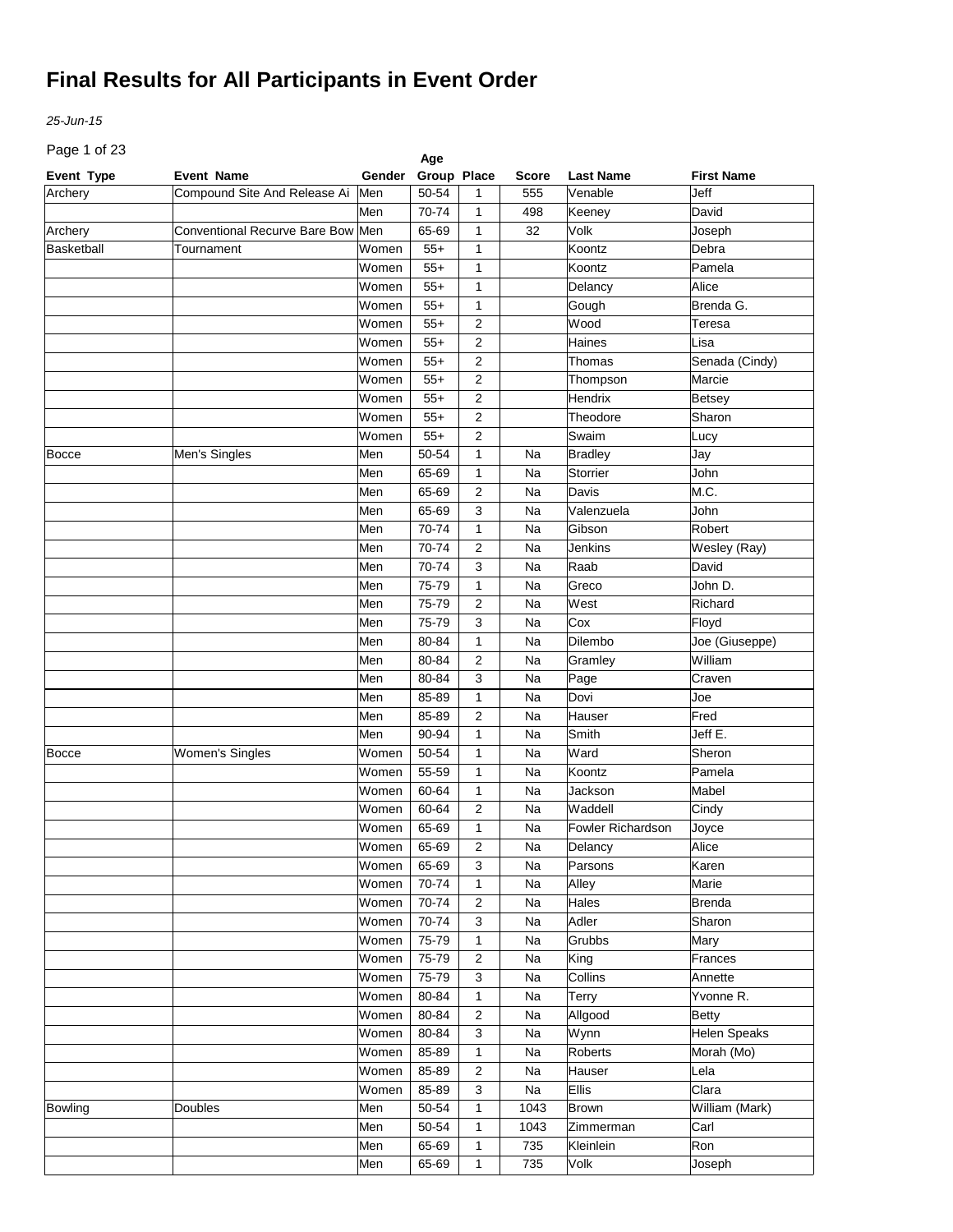*25-Jun-15*

Page 2 of 23

| Page 2 or 23<br>Age |                      |        |             |                |              |                  |                     |  |  |
|---------------------|----------------------|--------|-------------|----------------|--------------|------------------|---------------------|--|--|
| Event Type          | <b>Event Name</b>    | Gender | Group Place |                | <b>Score</b> | <b>Last Name</b> | <b>First Name</b>   |  |  |
|                     |                      | Men    | 70-74       | 1              | 916          | <b>Bledsoe</b>   | Charles             |  |  |
|                     |                      | Men    | 70-74       | 1              | 916          | <b>Baird</b>     | Thomas              |  |  |
|                     |                      | Men    | 85-89       | 1              | 722          | Hauser           | Fred                |  |  |
|                     |                      | Men    | 85-89       | 1              | 722          | Smith            | Jeff E.             |  |  |
| <b>Bowling</b>      | Doubles              | Women  | 55-59       | 1              | 799          | Newsome          | Melanie             |  |  |
|                     |                      | Women  | 55-59       | 1              | 799          | Motsinger        | Debbie              |  |  |
|                     |                      | Women  | 60-64       | 1              | 870          | Mason            | <b>Breanetta</b>    |  |  |
|                     |                      | Women  | 60-64       | 1              | 870          | Joins            | Willie M.           |  |  |
|                     |                      | Women  | 65-69       | 1              | 926          | Campbell         | Constance           |  |  |
|                     |                      | Women  | 65-69       | $\mathbf{1}$   | 926          | <b>Bailey</b>    | Edith               |  |  |
|                     |                      | Women  | 65-69       | 2              | 803          | Jackson          | Irma                |  |  |
|                     |                      | Women  | 65-69       | 2              | 803          | Styles Jackson   | Geraldine           |  |  |
|                     |                      | Women  | 70-74       | 1              | 907          | Alley            | Marie               |  |  |
|                     |                      | Women  | 70-74       | $\mathbf{1}$   | 907          | Roberts          | Morah (Mo)          |  |  |
|                     |                      | Women  | 70-74       | 2              | 838          | <b>Brooks</b>    | Sarah               |  |  |
|                     |                      | Women  | 70-74       | 2              | 838          | Allen            | Donetta             |  |  |
|                     |                      | Women  | 70-74       | 3              | 765          | Barco            | Hannah              |  |  |
|                     |                      | Women  | 70-74       | 3              | 765          | <b>Burnett</b>   | Miriam              |  |  |
|                     |                      | Women  | 75-79       | 1              | 726          | Archie           | Juanita             |  |  |
|                     |                      | Women  | 75-79       | $\mathbf{1}$   | 726          | Fair             | Pearl               |  |  |
|                     |                      | Women  | 75-79       | 2              | 577          | Grantham         | Roberta             |  |  |
|                     |                      | Women  | 75-79       | 2              | 577          | King             | Frances             |  |  |
| Bowling             | <b>Mixed Doubles</b> | Women  | 55-59       | 1              | 839          | Motsinger        | Debbie              |  |  |
|                     |                      | Men    | 55-59       | 1              | 839          | Motsinger        | Jerry               |  |  |
|                     |                      | Women  | 60-64       | 1              | 932          | Hodges           | <b>Ellen Mickey</b> |  |  |
|                     |                      | Men    | 60-64       | 1              | 932          | Mickey           | Donald (Wayne)      |  |  |
|                     |                      | Women  | 65-69       | 1              | 959          | <b>Baird</b>     | Mary Ann            |  |  |
|                     |                      | Men    | 65-69       | 1              | 959          | Bledsoe          | Charles             |  |  |
|                     |                      | Women  | 65-69       | 2              | 921          | Bailey           | Edith               |  |  |
|                     |                      | Men    | 65-69       | 2              | 921          | MacNeely         | Chuc                |  |  |
|                     |                      | Women  | 65-69       | 3              | 789          | Campbell         | Constance           |  |  |
|                     |                      | Men    | 65-69       | 3              | 789          | Campbell         | Vernoid             |  |  |
|                     |                      | Women  | 70-74       | $\mathbf{1}$   | 964          | Laws             | Carol               |  |  |
|                     |                      | Men    | 70-74       | $\mathbf{1}$   | 964          | Russell          | Lester Gray         |  |  |
|                     |                      | Men    | 70-74       | $\overline{2}$ | 901          | Alley            | Carlton M.          |  |  |
|                     |                      | Women  | 70-74       | 2              | 901          | Alley            | Marie               |  |  |
|                     |                      | Women  | 75-79       | $\mathbf{1}$   | 874          | Joins            | Willie M.           |  |  |
|                     |                      | Men    | 75-79       | $\mathbf{1}$   | 874          | Correll          | Johnny              |  |  |
|                     |                      | Men    | 80-84       | $\mathbf{1}$   | 948          | Smith            | John                |  |  |
|                     |                      | Women  | 80-84       | $\mathbf{1}$   | 948          | Smith            | Julia               |  |  |
|                     |                      | Women  | 85-89       | $\mathbf{1}$   | 838          | Roberts          | Morah (Mo)          |  |  |
|                     |                      | Men    | 85-89       | $\mathbf{1}$   | 838          | Smith            | Jeff E.             |  |  |
| Bowling             | Singles              | Men    | 50-54       | $\mathbf{1}$   | 701          | Brown            | William (Mark)      |  |  |
|                     |                      | Men    | 50-54       | $\overline{2}$ | 151          | Rivera           | Charles             |  |  |
|                     |                      | Men    | 55-59       | $\mathbf{1}$   | 372          | Brown            | Arthur              |  |  |
|                     |                      | Men    | 55-59       | $\overline{2}$ | 202          | Robinson         | Donald              |  |  |
|                     |                      | Men    | 60-64       | $\mathbf{1}$   | 580          | Hill             | Gerald              |  |  |
|                     |                      | Men    | 60-64       | $\overline{2}$ | 572          | Mickey           | Donald (Wayne)      |  |  |
|                     |                      | Men    | 60-64       | 3              | 419          | Motsinger        | Jerry               |  |  |
|                     |                      | Men    | 65-69       | $\mathbf{1}$   | 639          | Zimmerman        | $\overline{C}$ arl  |  |  |
|                     |                      | Men    | 65-69       | $\overline{2}$ | 520          | Kleinlein        | Ron                 |  |  |
|                     |                      | Men    | 65-69       | 3              | 518          | Volk             | Joseph              |  |  |
|                     |                      | Men    | 70-74       | $\mathbf{1}$   | 516          | Wilson           | Larry               |  |  |
|                     |                      |        |             |                |              |                  |                     |  |  |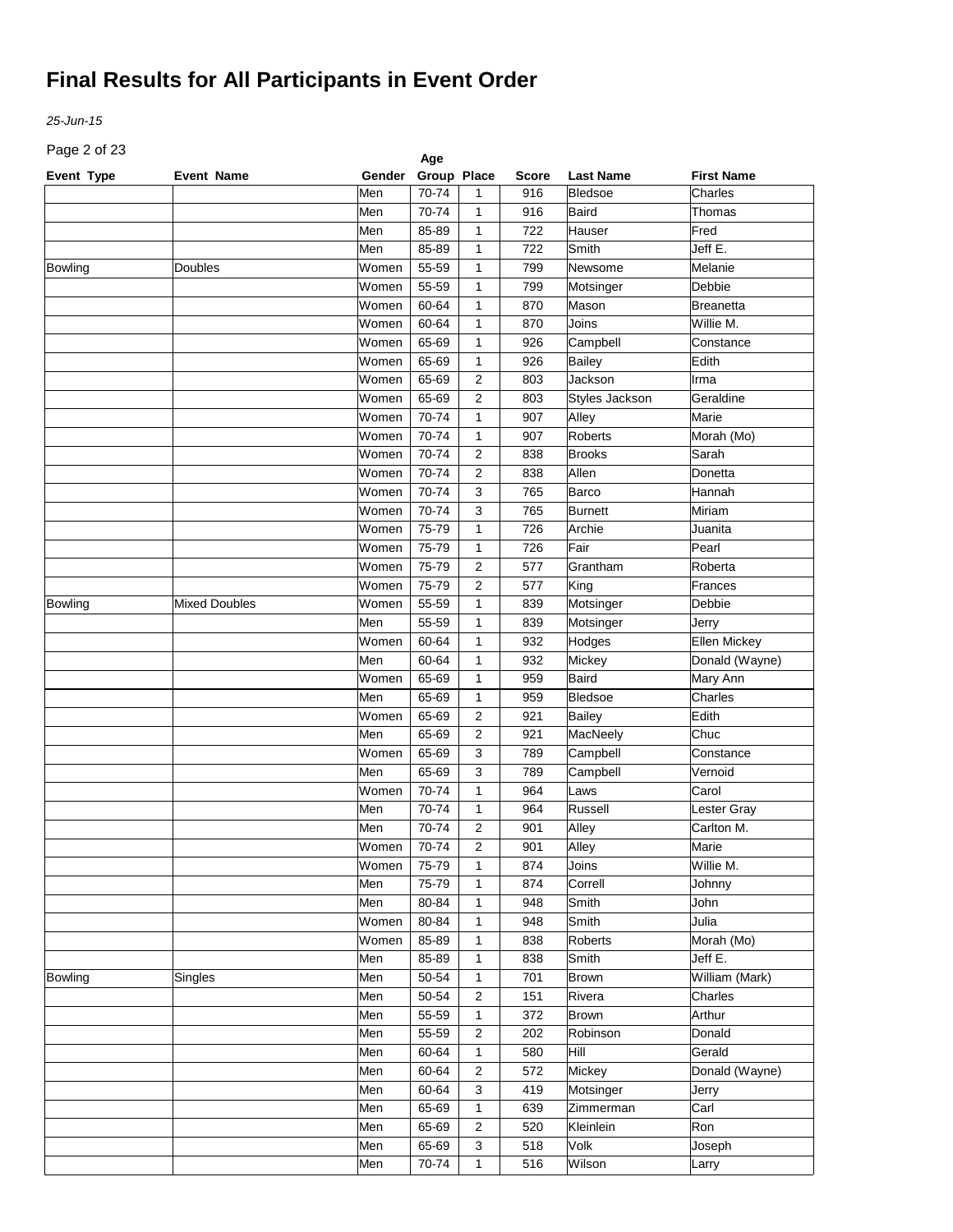*25-Jun-15*

Page 3 of 23

| Page 3 or 23      |                   |        | Age         |                |       |                  |                                |
|-------------------|-------------------|--------|-------------|----------------|-------|------------------|--------------------------------|
| <b>Event Type</b> | <b>Event Name</b> | Gender | Group Place |                | Score | <b>Last Name</b> | <b>First Name</b>              |
|                   |                   | Men    | 70-74       | 2              | 472   | Alley            | Carlton M.                     |
|                   |                   | Men    | 75-79       | 1              | 496   | Goodman          | Ernest                         |
|                   |                   | Men    | 75-79       | 2              | 458   | Correll          | Johnny                         |
|                   |                   | Men    | 90-94       | 1              | 384   | Smith            | Jeff E.                        |
| Bowling           | Singles           | Women  | 55-59       | 1              | 439   | Motsinger        | Debbie                         |
|                   |                   | Women  | 55-59       | 2              | 352   | Newsome          | Melanie                        |
|                   |                   | Women  | 60-64       | 1              | 462   | Mason            | <b>Breanetta</b>               |
|                   |                   | Women  | 60-64       | 2              | 453   | Holiday          | Patricia                       |
|                   |                   | Women  | 65-69       | 1              | 542   | Hodges           | Ellen Mickey                   |
|                   |                   | Women  | 65-69       | 2              | 500   | Jackson          | Irma                           |
|                   |                   | Women  | 65-69       | 3              | 467   | <b>Bailey</b>    | Edith                          |
|                   |                   | Women  | 70-74       | 1              | 489   | Alley            | Marie                          |
|                   |                   | Women  | 70-74       | 2              | 473   | Styles Jackson   | Geraldine                      |
|                   |                   | Women  | 70-74       | 3              | 457   | Allen            | Donetta                        |
|                   |                   | Women  | 75-79       | 1              | 414   | Joins            | $\overline{\text{W}}$ illie M. |
|                   |                   | Women  | 75-79       | 2              | 406   | Archie           | Juanita                        |
|                   |                   | Women  | 75-79       | 3              | 334   | Fair             | Pearl                          |
|                   |                   | Women  | 80-84       | 1              | 401   | Anderson         | Gloria                         |
|                   |                   | Women  | 80-84       | 2              | 360   | Smith            | Julia                          |
|                   |                   | Women  | 80-84       | 3              | 356   | <b>Burnett</b>   | Miriam                         |
|                   |                   | Women  | 85-89       | 1              | 487   | Linville         | Virginia (Jenny)               |
|                   |                   | Women  | 85-89       | $\overline{2}$ | 419   | Roberts          | Morah (Mo)                     |
|                   |                   | Women  | 85-89       | 3              | 359   | <b>Brooks</b>    | Sarah                          |
|                   |                   | Men    | 50-54       |                |       |                  |                                |
| Cornhole          | Singles           |        |             | $\mathbf{1}$   | Na    | <b>Bradley</b>   | Jay                            |
|                   |                   | Men    | 50-54       | 2              | Na    | Rivera           | Charles                        |
|                   |                   | Men    | 50-54       | 3              | Na    | Cservenko        | David                          |
|                   |                   | Men    | 55-59       | $\mathbf{1}$   | Na    | <b>Brown</b>     | Arthur                         |
|                   |                   | Men    | 55-59       | 2              | Na    | Robinson         | Donald                         |
|                   |                   | Men    | 60-64       | $\mathbf{1}$   | Na    | Thomas           | David                          |
|                   |                   | Men    | 60-64       | 2              | Na    | Walker           | Michael                        |
|                   |                   | Men    | 60-64       | 3              | Na    | <b>Best</b>      | Gerthalen                      |
|                   |                   | Men    | 65-69       | 1              | Na    | Noda             | Albert                         |
|                   |                   | Men    | 65-69       | 2              | Na    | Davis            | M.C.                           |
|                   |                   | Men    | 65-69       | 3              | Na    | Jackson          | Douglas                        |
|                   |                   | Men    | 70-74       | 1              | Na    | Hall             | Roger D.                       |
|                   |                   | Men    | 70-74       | 2              | Na    | Davis            | Charles (Michael)              |
|                   |                   | Men    | 70-74       | 3              | Na    | Kute             | Tim E.                         |
|                   |                   | Men    | 75-79       | $\mathbf{1}$   | Na    | Key              | Bobby R.                       |
|                   |                   | Men    | 75-79       | $\overline{c}$ | Na    | Cox              | Floyd                          |
|                   |                   | Men    | 75-79       | 3              | Na    | Allen            | Charlie                        |
|                   |                   | Men    | 80-84       | $\mathbf{1}$   | Na    | Queen            | David Lee                      |
|                   |                   | Men    | 80-84       | $\overline{c}$ | Na    | Garrison         | AI                             |
|                   |                   | Men    | 85-89       | $\mathbf{1}$   | Na    | Hauser           | Fred                           |
|                   |                   | Men    | 90-94       | $\mathbf{1}$   | Na    | Smith            | Jeff E.                        |
| Cornhole          | Singles           | Women  | 50-54       | $\mathbf{1}$   | Na    | Ward             | Sheron                         |
|                   |                   | Women  | 55-59       | $\overline{2}$ | Na    | Parrish          | <b>Bonita</b>                  |
|                   |                   | Women  | 55-59       | 3              | Na    | Lancaster        | Lillian (Beth)                 |
|                   |                   | Women  | 60-64       | $\mathbf{1}$   | Na    | Jackson          | Mabel                          |
|                   |                   | Women  | 60-64       | $\overline{c}$ | Na    | Waddell          | Cindy                          |
|                   |                   | Women  | 65-69       | $\mathbf{1}$   | Na    | Parsons          | Karen                          |
|                   |                   | Women  | 65-69       | $\overline{2}$ | Na    | Bogunia          | Chistina                       |
|                   |                   | Women  | 65-69       | 3              | Na    | Snyder           | Carolyn                        |
|                   |                   | Women  |             |                |       |                  | Marie                          |
|                   |                   |        | 70-74       | 1              | Na    | Alley            |                                |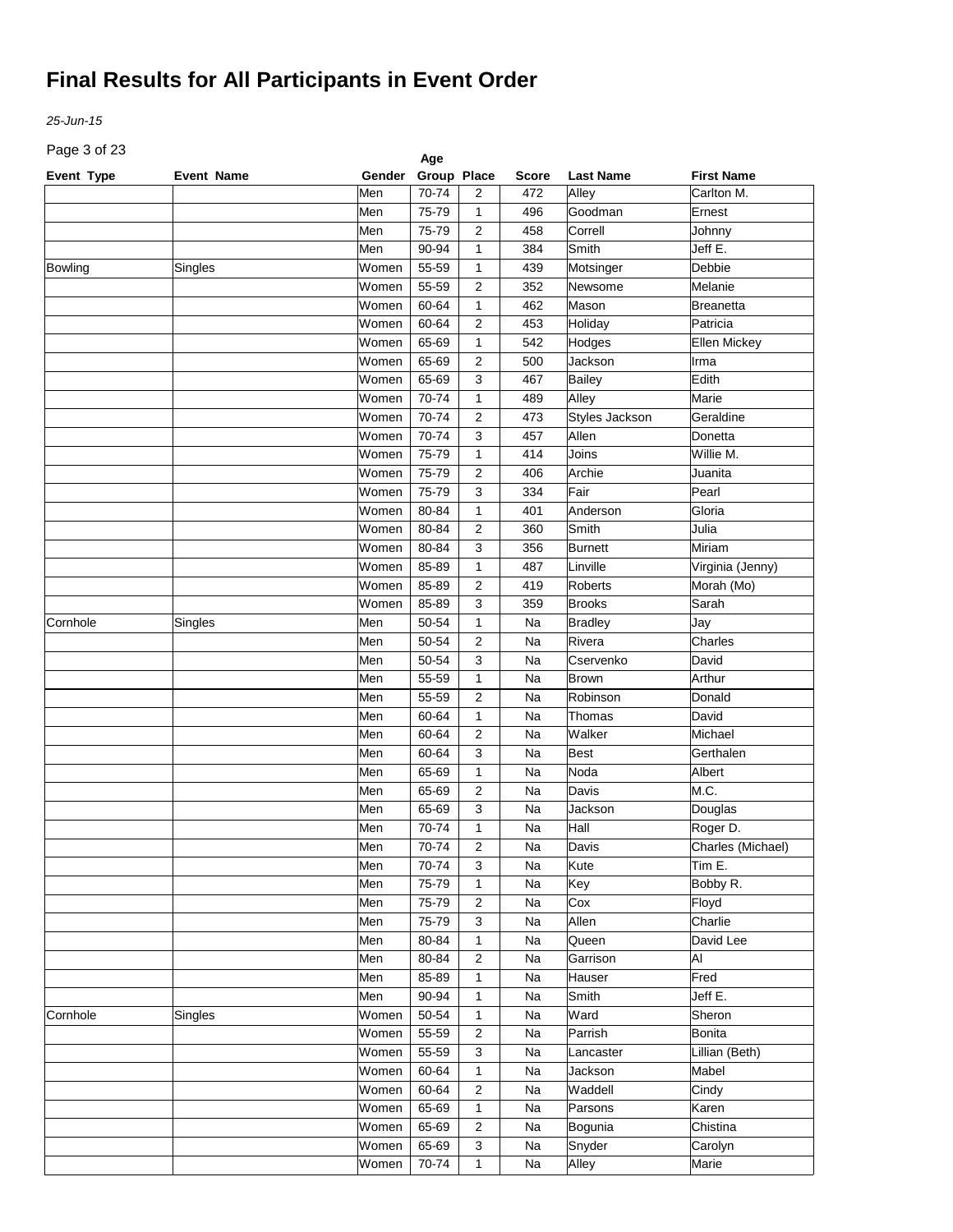*25-Jun-15*

Page 4 of 23

| Page 4 or 23        |                   |            | Age            |                         |                              |                  |                   |
|---------------------|-------------------|------------|----------------|-------------------------|------------------------------|------------------|-------------------|
| Event Type          | <b>Event Name</b> | Gender     | Group Place    |                         | <b>Score</b>                 | <b>Last Name</b> | <b>First Name</b> |
|                     |                   | Women      | 70-74          | 2                       | Na                           | Glymph-Cooke     | Mittie            |
|                     |                   | Women      | 70-74          | 3                       | Na                           | Hales            | <b>Brenda</b>     |
|                     |                   | Women      | 75-79          | 1                       | Na                           | King             | Frances           |
|                     |                   | Women      | 75-79          | $\overline{2}$          | Na                           | Grubbs           | Mary              |
|                     |                   | Women      | 75-79          | 3                       | Na                           | Grantham         | Roberta           |
|                     |                   | Women      | 80-84          | $\mathbf{1}$            | Na                           | Allgood          | <b>Betty</b>      |
|                     |                   | Women      | 80-84          | $\overline{\mathbf{c}}$ | Na                           | Terry            | Yvonne R.         |
|                     |                   | Women      | 85-89          | $\mathbf{1}$            | Na                           | <b>Roberts</b>   | Morah (Mo)        |
|                     |                   | Women      | 85-89          | $\overline{2}$          | Na                           | Hauser           | Lela              |
|                     |                   | Women      | 85-89          | 3                       | Na                           | Linville         | Virginia (Jenny)  |
| Cycling             | 1 Mile            | Men        | 60-64          | $\mathbf{1}$            | 02:36.00                     | Phelps           | Kenneth           |
|                     |                   | Men        | 60-64          | 2                       | 02:36.75                     | Marler           | Jim               |
|                     |                   | Men        | 60-64          | 3                       | 02:41.85                     | Kauffman         | James             |
|                     |                   | Men        | 65-69          | 1                       | 02:41.81                     | Danforth         | John              |
|                     |                   | Men        | 65-69          | 2                       | 02:45.37                     | Moore            | Clyde A.          |
|                     |                   | Men        | 70-74          | 1                       | 02:44.90                     | Skinner          | Charles           |
|                     |                   | Men        | 70-74          | $\overline{2}$          | 02:50.28                     | Keeney           | David             |
|                     |                   | Men        | 75-79          | $\mathbf{1}$            | 03:09.53                     | Bean             | Greg              |
|                     |                   | Men        | 80-84          | 1                       | 03:43.00                     | Gramley          | William           |
| Cycling             | 10K               | Men        | 60-64          | $\mathbf{1}$            | 17:45.00                     | Phelps           | Kenneth           |
|                     |                   | Men        | 60-64          | $\overline{2}$          | 17:45.75                     | Marler           | Jim               |
|                     |                   | Men        | 60-64          | 3                       | 18:48.25                     | Kauffman         | James             |
|                     |                   | Men        | 65-69          | $\mathbf{1}$            | 18:49.98                     | Danforth         | John              |
|                     |                   | Men        | 65-69          | $\overline{2}$          | 20:25.00                     | Moore            | Clyde A.          |
|                     |                   | Men        | 70-74          | $\mathbf{1}$            | 18:33.85                     | <b>Skinner</b>   | Charles           |
|                     |                   | Men        | 70-74          | $\overline{2}$          | 20:03.25                     | Keeney           | David             |
|                     |                   | Men        | 75-79          | 1                       | 20:53.16                     | Bean             | Greg              |
| Cycling             | 5K                | Men        | 60-64          | $\mathbf{1}$            | 09:04.00                     | Phelps           | Kenneth           |
|                     |                   | Men        | 60-64          | $\overline{2}$          | 09:04.18                     | Marler           | Jim               |
|                     |                   | Men        | 60-64          | 3                       | 09:36.00                     | Kauffman         | James             |
|                     |                   | Men        | 65-69          | $\mathbf{1}$            | 09:35.00                     | Danforth         | John              |
|                     |                   | Men        | 65-69          | $\overline{2}$          | 10:02.20                     | Moore            | Clyde A.          |
|                     |                   | Men        | 70-74          | $\mathbf{1}$            | 09:25.00                     | <b>Skinner</b>   | Charles           |
|                     |                   | Men        | 70-74          | $\overline{2}$          | 10:02.30                     |                  | David             |
|                     |                   |            | 75-79          | $\mathbf{1}$            |                              | Keeney<br>Bean   |                   |
|                     |                   | Men<br>Men | 80-84          | $\mathbf{1}$            | 10:35.20<br>11:51.50 Gramley |                  | Greg<br>William   |
|                     |                   |            |                |                         |                              |                  |                   |
| <b>Field Events</b> | <b>Discus</b>     | Men        | 55-59          | $\mathbf{1}$            | 41' 03.00" Robinson          |                  | Clarence          |
|                     |                   | Men        | 55-59<br>60-64 | 2                       | 37' 01.00"                   | Walker           | Kenan             |
|                     |                   | Men        |                | 1                       | 113' 06.00" Halipilias       |                  | Charles           |
|                     |                   | Men        | 65-69          | 1                       | 68' 07.00"                   | Haynes           | Leon              |
|                     |                   | Men        | 65-69          | $\overline{2}$          | 58' 06.00"                   | Singleton Jr.    | John              |
|                     |                   | Men        | 65-69          | 3                       | 55' 04.00"                   | Jackson          | Douglas           |
|                     |                   | Men        | 70-74          | 1                       | 70' 02.00"                   | Hopkins, Jr.     | Johnie B          |
|                     |                   | Men        | 70-74          | 2                       | 52' 08.00"                   | Everhart         | Jerry             |
|                     |                   | Men        | 70-74          | 3                       | 42' 02.00"                   | Patterson        | Dairle            |
|                     |                   | Men        | 70-74          | 4                       | 39' 01.00"                   | Alley            | Carlton M.        |
|                     |                   | Men        | 75-79          | $\mathbf{1}$            | 79' 05.00"                   | Pfefferkorn      | William           |
|                     |                   | Men        | 75-79          | 2                       | 60' 03.00"                   | <b>Barnes</b>    | Mikal             |
|                     |                   | Men        | 75-79          | 3                       | 50' 10.00"                   | Key              | Bobby R.          |
|                     |                   | Men        | 80-84          | 1                       | 99' 03.00"                   | Gramley          | William           |
|                     |                   | Men        | 85-89          | 1                       | 39' 07.00"                   | Hauser           | Fred              |
|                     |                   | Men        | 90-94          | $\mathbf{1}$            | 16' 07.00"                   | Smith            | Jeff E.           |
| <b>Field Events</b> | Discus            | Women      | 60-64          | 1                       | 42' 01.00"                   | Jackson          | Mabel             |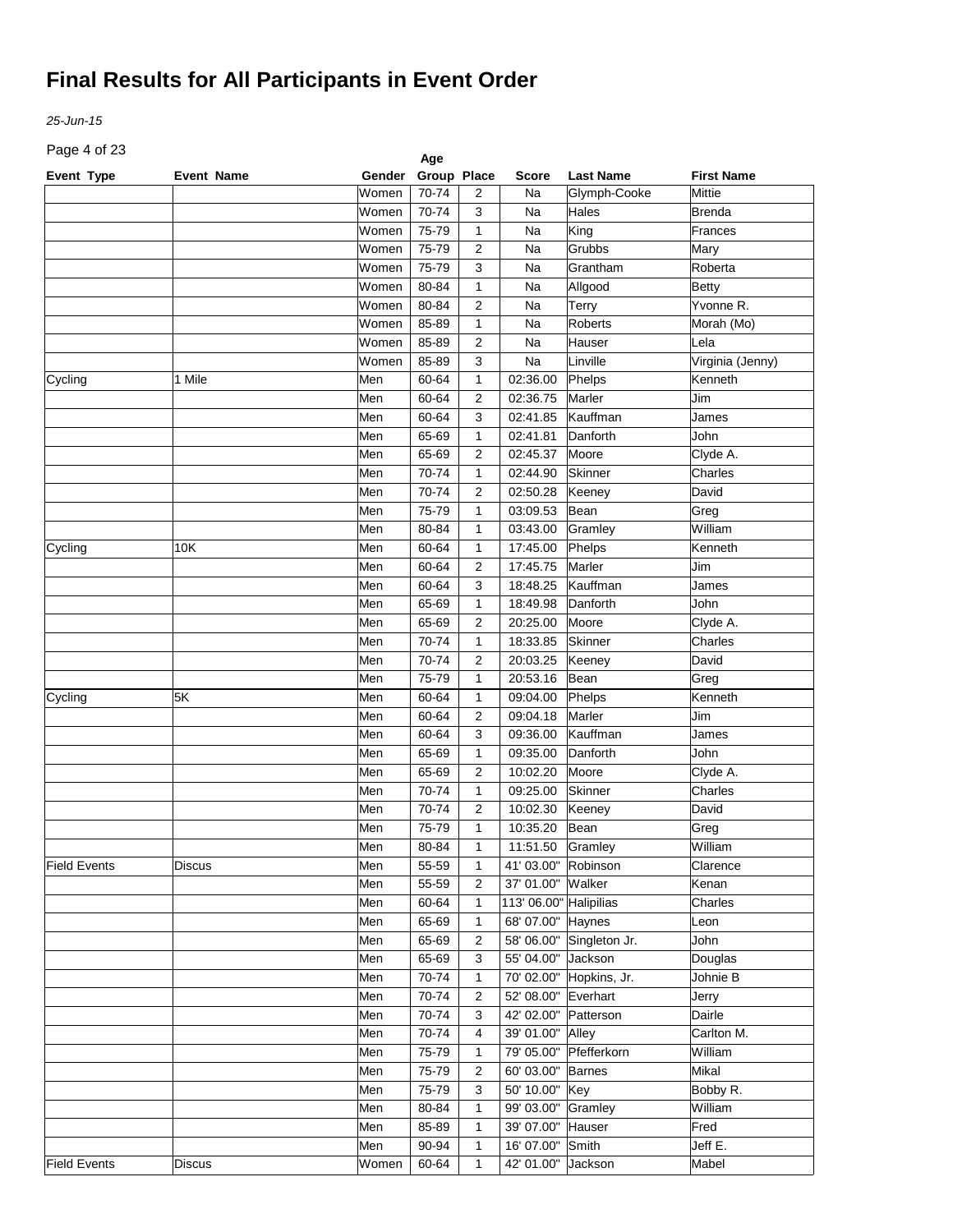*25-Jun-15*

Page 5 of 23

| Page 5 or 23        |                    |                | Age         |                     |                     |                          |                   |
|---------------------|--------------------|----------------|-------------|---------------------|---------------------|--------------------------|-------------------|
| Event Type          | <b>Event Name</b>  | Gender         | Group Place |                     | <b>Score</b>        | <b>Last Name</b>         | <b>First Name</b> |
|                     |                    | Women          | 65-69       | 1                   | 39' 09.00"          | Phillips                 | Flora             |
|                     |                    | Women          | 65-69       | 2                   | 38' 03.00"          | Jenks                    | Carmina (Peggy)   |
|                     |                    | Women          | 65-69       | 3                   | 37' 07.00"          | <b>Fowler Richardson</b> | Joyce             |
|                     |                    | Women          | 70-74       | 1                   | 32' 01.50"          | Alley                    | Marie             |
|                     |                    | Women          | 75-79       | 1                   | 28' 11.00"          | Grantham                 | Roberta           |
|                     |                    | Women          | 85-89       | 1                   | 20' 01.00"          | <b>Roberts</b>           | Morah (Mo)        |
| <b>Field Events</b> | Running Long Jump  | Men            | 65-69       | 1                   | 9' 02.00"           | Singleton Jr.            | John              |
|                     |                    | Men            | 65-69       | 2                   | 8' 01.00"           | Wilcox                   | Tommy             |
|                     |                    | Men            | 70-74       | 1                   | 9' 01.50"           | Blackburn                | James             |
|                     |                    | Men            | 70-74       | 2                   | 8' 11.50"           | Hopkins, Jr.             | Johnie B          |
|                     |                    | Men            | 70-74       | 3                   | 8' 08.00"           | Everhart                 | Jerry             |
|                     |                    | Men            | 70-74       | 4                   | 3' 10.00"           | Alley                    | Carlton M.        |
|                     |                    | Men            | 75-79       | 1                   | 7' 11.50"           | Barnes                   | Mikal             |
|                     |                    | Men            | 75-79       | 2                   | 7' 10.00"           | Key                      | Bobby R.          |
|                     |                    | Men            | 80-84       | 1                   | 7' 11.75"           | Gramley                  | William           |
|                     |                    | Men            | 80-84       | 2                   | 3' 05.50"           | Page                     | Craven            |
|                     |                    | Men            | 85-89       | 1                   | 6' 07.00"           | Hauser                   | Fred              |
| <b>Field Events</b> | Running Long Jump  | Women          | 65-69       | 1                   | 6' 06.50"           | Jenks                    | Carmina (Peggy)   |
|                     |                    | Women          | 75-79       | 1                   | 2' 06.00"           | Grantham                 | Roberta           |
| <b>Field Events</b> | Shot Put           | Men            | 55-59       | 1                   | 23' 06.00"          | Walker                   | Kenan             |
|                     |                    | Men            | 55-59       | 2                   | 23' 03.00"          | Robinson                 | Clarence          |
|                     |                    | Men            | 60-64       | $\mathbf{1}$        | 33' 04.00"          | Halipilias               | Charles           |
|                     |                    | Men            | 65-69       | 1                   | 26' 06.00"          | Singleton Jr.            | John              |
|                     |                    | Men            | 65-69       | 2                   | 25' 09.00"          | Jackson                  | Douglas           |
|                     |                    | Men            | 70-74       | 1                   | 27' 08.00"          | Hopkins, Jr.             | Johnie B          |
|                     |                    | Men            | 70-74       | 2                   | 27' 07.00"          | Patterson                | Dairle            |
|                     |                    | Men            | 70-74       | 3                   | 25' 09.50"          | Everhart                 | Jerry             |
|                     |                    | Men            | 75-79       | 1                   | 25' 04.00"          | <b>Barnes</b>            | Mikal             |
|                     |                    | Men            | 75-79       | 2                   | 18' 05.00"          | Parrish                  | Harry             |
|                     |                    | Men            | 75-79       | 3                   | 17' 06.00"          | Grantham                 | Ronald            |
|                     |                    | Men            | 80-84       | 1                   | 29' 04.00"          | Gramley                  | William           |
|                     |                    | Men            | 85-89       | 1                   | 18' 06.25"          | Hauser                   | Fred              |
|                     |                    | Men            | 90-94       | 1                   | 8' 10.00"           | Smith                    | Jeff E.           |
| <b>Field Events</b> | <b>Shot Put</b>    | Women          | 60-64       | $\mathbf{1}$        | 19' 11.00"          | Jackson                  | Mabel             |
|                     |                    |                | 65-69       |                     | 18' 01.00"          | <b>Fowler Richardson</b> |                   |
|                     |                    | Women          | 65-69       | 1<br>$\overline{a}$ | 15' 04.00" Phillips |                          | Joyce<br>Flora    |
|                     |                    | Women          |             |                     |                     |                          |                   |
|                     |                    | Women          | 65-69       | 3                   | 14' 06.00"          | Jenks                    | Carmina (Peggy)   |
|                     |                    | Women          | 70-74       | 1                   | 15' 06.00"          | Alley                    | Marie             |
|                     |                    | Women<br>Women | 75-79       | 1                   | 13' 09.00"          | Grantham                 | Roberta           |
|                     |                    |                | 85-89       | 1                   | 12' 02.50"          | Roberts                  | Morah (Mo)        |
| <b>Field Events</b> | Standing Long Jump | Men            | 55-59       | 1                   | 4' 02.00"           | Robinson                 | Clarence          |
|                     |                    | Men            | 65-69       | 1                   | 6' 09.50"           | Singleton Jr.            | John              |
|                     |                    | Men            | 65-69       | 2                   | 6' 06.50"           | Wilcox                   | Tommy             |
|                     |                    | Men            | 70-74       | 1                   | 6' 06.00"           | Hopkins, Jr.             | Johnie B          |
|                     |                    | Men            | 70-74       | 2                   | 6' 05.00"           | Blackburn                | James             |
|                     |                    | Men            | 70-74       | 3                   | 5' 04.50"           | Everhart                 | Jerry             |
|                     |                    | Men            | 70-74       | 4                   | 4' 03.00"           | Alley                    | Carlton M.        |
|                     |                    | Men            | 75-79       | 1                   | 5' 05.50"           | Key                      | Bobby R.          |
|                     |                    | Men            | 75-79       | 2                   | 5' 02.00"           | <b>Barnes</b>            | Mikal             |
|                     |                    | Men            | 75-79       | 3                   | 3' 03.50"           | Parrish                  | Harry             |
|                     |                    | Men            | 80-84       | 1                   | 6' 01.50"           | Gramley                  | William           |
|                     |                    | Men            | 85-89       | 1                   | 5' 00.00"           | Hauser                   | Fred              |
| <b>Field Events</b> | Standing Long Jump | Women          | 65-69       | 1                   | 4' 09.00"           | Jenks                    | Carmina (Peggy)   |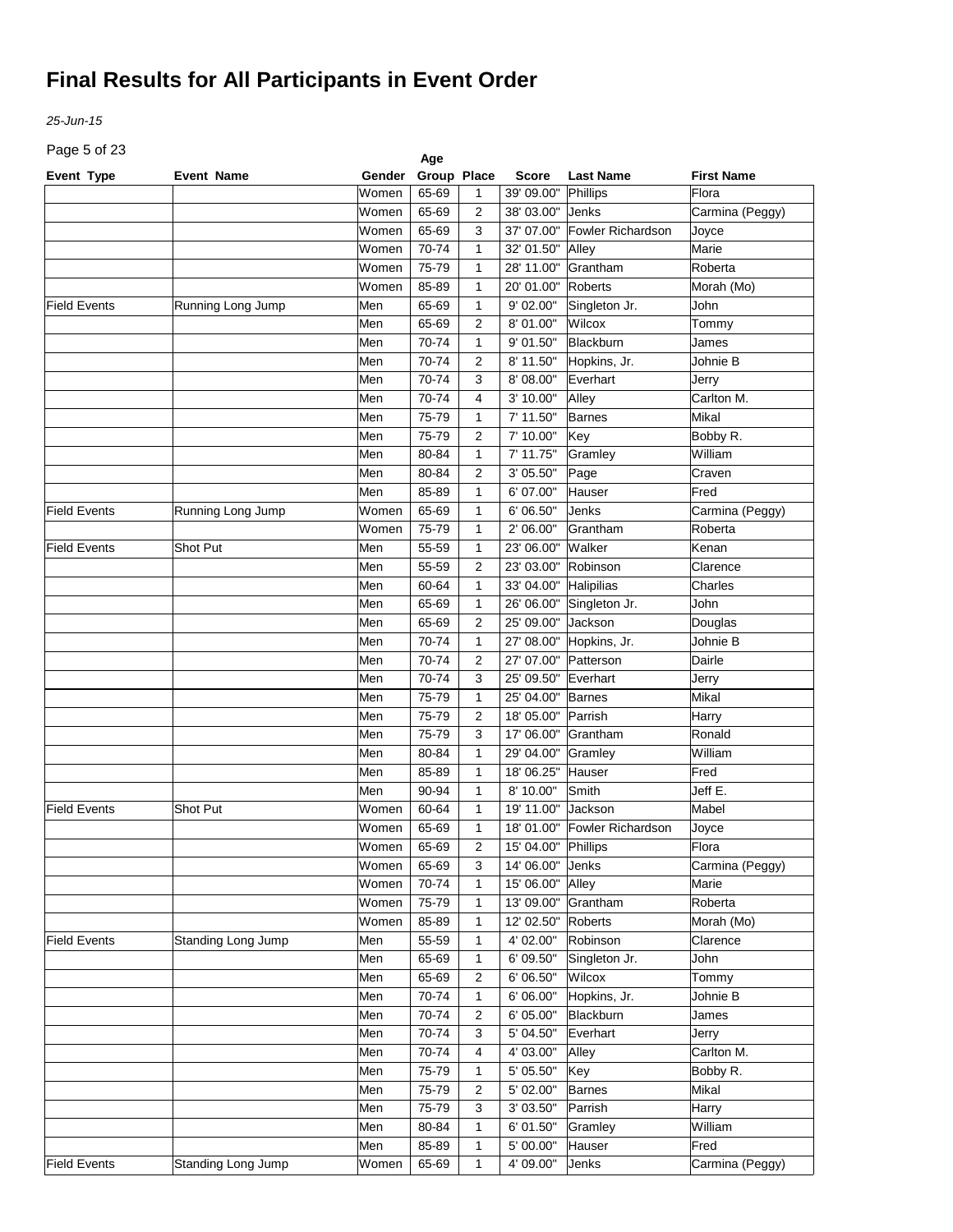*25-Jun-15*

Page 6 of 23

| Page 6 or 23<br>Age |                            |        |             |                |                |                  |                   |  |  |
|---------------------|----------------------------|--------|-------------|----------------|----------------|------------------|-------------------|--|--|
| Event Type          | <b>Event Name</b>          | Gender | Group Place |                | <b>Score</b>   | <b>Last Name</b> | <b>First Name</b> |  |  |
|                     |                            | Women  | 75-79       | 1              | 2' 04.00"      | Grantham         | Roberta           |  |  |
| Horseshoes          | Singles                    | Men    | 55-59       | 1              | Na             | Robinson         | Clarence          |  |  |
|                     |                            | Men    | 65-69       | 1              | Na             | Jackson          | Douglas           |  |  |
|                     |                            | Men    | 65-69       | $\overline{2}$ | Na             | Davis            | M.C.              |  |  |
|                     |                            | Men    | 65-69       | 3              | Na             | Volk             | Joseph            |  |  |
|                     |                            | Men    | 70-74       | $\mathbf{1}$   | Na             | <b>Jenkins</b>   | Wesley (Ray)      |  |  |
|                     |                            | Men    | 70-74       | $\overline{2}$ | Na             | Alley            | Carlton M.        |  |  |
|                     |                            | Men    | 70-74       | 3              | Na             | Grantz           | Donald            |  |  |
|                     |                            | Men    | 75-79       | $\mathbf{1}$   | Na             | Key              | Bobby R.          |  |  |
|                     |                            | Men    | 75-79       | $\overline{2}$ | Na             | West             | Richard           |  |  |
|                     |                            | Men    | 75-79       | 3              | Na             | Grantham         | Ronald            |  |  |
|                     |                            | Men    | 85-89       | 1              | Na             | Hauser           | Fred              |  |  |
|                     |                            | Men    | 90-94       | 1              | Na             | Smith            | Jeff E.           |  |  |
| Horseshoes          | Singles                    | Women  | 55-59       | 1              | Na             | Koontz           | Pamela            |  |  |
|                     |                            | Women  | 60-64       | 1              | Na             | Jackson          | Mabel             |  |  |
|                     |                            | Women  | 70-74       | 1              | Na             | Alley            | Marie             |  |  |
|                     |                            | Women  | 75-79       | 1              | Na             | Grantham         | Roberta           |  |  |
|                     |                            | Women  | 75-79       | $\overline{2}$ | Na             | Allen            | Sue               |  |  |
|                     |                            | Women  | 85-89       | 1              | Na             | Roberts          | Morah (Mo)        |  |  |
| <b>Other Events</b> | <b>Basketball Shooting</b> | Men    | 55-59       | 1              | 9              | Robinson         | Clarence          |  |  |
|                     |                            | Men    | 60-64       | $\mathbf{1}$   | 3              | Center           | Lee               |  |  |
|                     |                            |        |             |                |                |                  |                   |  |  |
|                     |                            | Men    | 60-64       | $\overline{2}$ | $\overline{2}$ | <b>Morris</b>    | Harvey            |  |  |
|                     |                            | Men    | 60-64       | 3              | $\mathbf{1}$   | <b>Best</b>      | Gerthalen         |  |  |
|                     |                            | Men    | 65-69       | $\mathbf{1}$   | 15             | Jackson          | Douglas           |  |  |
|                     |                            | Men    | 65-69       | $\overline{2}$ | 11             | Noda             | Albert            |  |  |
|                     |                            | Men    | 65-69       | 3              | 10             | Haynes           | Leon              |  |  |
|                     |                            | Men    | 70-74       | 1              | 15             | Crouch           | James (Jim)       |  |  |
|                     |                            | Men    | 70-74       | $\overline{2}$ | 11             | Wilson           | Robert            |  |  |
|                     |                            | Men    | 70-74       | 3              | 10             | Alley            | Carlton M.        |  |  |
|                     |                            | Men    | 75-79       | $\mathbf{1}$   | 13             | Goodman          | Ernest            |  |  |
|                     |                            | Men    | 75-79       | $\overline{2}$ | 12             | Key              | Bobby R.          |  |  |
|                     |                            | Men    | 80-84       | $\mathbf{1}$   | 9              | Page             | Craven            |  |  |
|                     |                            | Men    | 80-84       | $\overline{2}$ | 8              | Gramley          | William           |  |  |
|                     |                            | Men    | 85-89       | $\mathbf{1}$   | 7              | Hauser           | Fred              |  |  |
| <b>Other Events</b> | <b>Basketball Shooting</b> | Women  | 60-64       | $\mathbf{1}$   | 8              | <b>Bitting</b>   | Alice             |  |  |
|                     |                            | Women  | 60-64       | $\mathbf{2}$   | 6              | Jackson          | Mabel             |  |  |
|                     |                            | Women  | 60-64       | 3              | 3              | Ellinger         | Christina         |  |  |
|                     |                            | Women  | 85-89       | $\mathbf{1}$   | 6              | Roberts          | Morah (Mo)        |  |  |
|                     |                            | Women  | 85-89       | $\overline{2}$ | 3              | Hauser           | Lela              |  |  |
| <b>Other Events</b> | Billiards                  | Men    | $100+$      | 1              | Na             | Edwards          | William (Bill)    |  |  |
|                     |                            | Men    | 60-64       | $\mathbf{1}$   | Na             | Little           | Robert            |  |  |
|                     |                            | Men    | 65-69       | $\mathbf{1}$   | Na             | Combs            | David             |  |  |
|                     |                            | Men    | 65-69       | 2              | Na             | Liggett          | Harry "Mac"       |  |  |
|                     |                            | Men    | 65-69       | 3              | Na             | Valenzuela       | John              |  |  |
|                     |                            | Men    | 70-74       | $\mathbf{1}$   | Na             | Smith            | Robert Henry      |  |  |
|                     |                            | Men    | 70-74       | 2              | Na             | Kute             | Tim E.            |  |  |
|                     |                            | Men    | 70-74       | 3              | Na             | Jenkins          | Wesley (Ray)      |  |  |
|                     |                            | Men    | 75-79       | $\mathbf{1}$   | Na             | Goodman          | Ernest            |  |  |
|                     |                            |        |             |                |                |                  |                   |  |  |
|                     |                            | Men    | 75-79       | 2              | Na             | Key              | Bobby R.          |  |  |
|                     |                            | Men    | 75-79       | 3              | Na             | Radkin           | Terrence          |  |  |
|                     |                            | Men    | 80-84       | $\mathbf{1}$   | Na             | Vanhoy           | Vance O.          |  |  |
|                     |                            | Men    | 80-84       | $\overline{c}$ | Na             | Riffe            | David             |  |  |
|                     |                            | Men    | 80-84       | 3              | Na             | Duckett          | Charles           |  |  |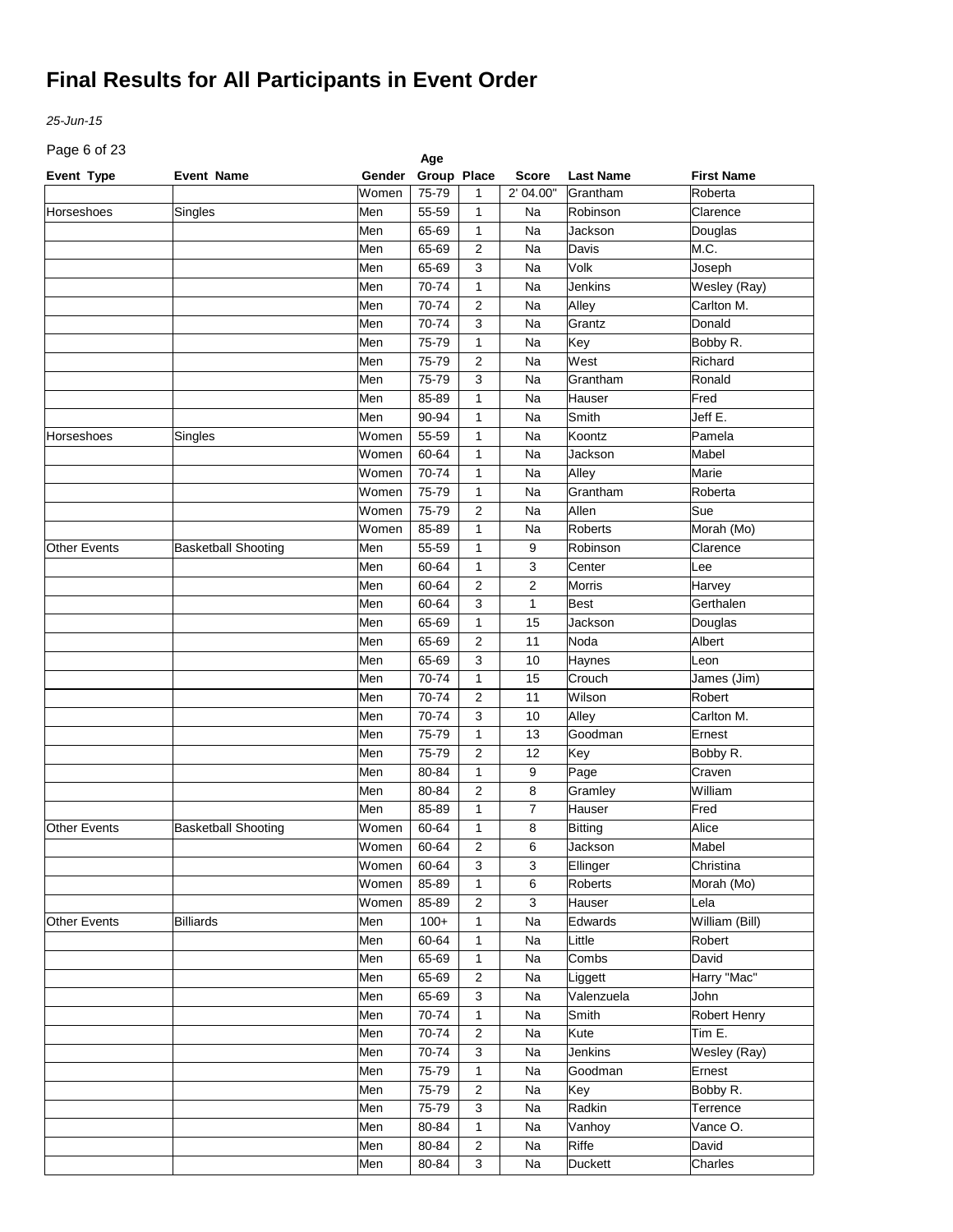*25-Jun-15*

Page 7 of 23

| Page / or 23<br>Age |                       |        |             |                |              |                  |                   |  |  |
|---------------------|-----------------------|--------|-------------|----------------|--------------|------------------|-------------------|--|--|
| Event Type          | <b>Event Name</b>     | Gender | Group Place |                | <b>Score</b> | <b>Last Name</b> | <b>First Name</b> |  |  |
|                     |                       | Men    | 85-89       | 1              | Na           | Marshall         | Paul              |  |  |
|                     |                       | Men    | 85-89       | 2              | Na           | Zachary          | Sam               |  |  |
|                     |                       | Men    | 85-89       | 3              | Na           | Stockton         | Richard           |  |  |
|                     |                       | Men    | 90-94       | 1              | Na           | Smith            | Jeff E.           |  |  |
| <b>Other Events</b> | Billiards             | Women  | 55-59       | 1              | Na           | Koontz           | Pamela            |  |  |
|                     |                       | Women  | 60-64       | 1              | Na           | Jackson          | Mabel             |  |  |
|                     |                       | Women  | 70-74       | 1              | Na           | Alley            | Marie             |  |  |
| <b>Other Events</b> | Croquet               | Men    | 70-74       | 1              | Na           | Chandler         | Dudley (Chan)     |  |  |
|                     |                       | Men    | 70-74       | 2              | Na           | Alley            | Carlton M.        |  |  |
|                     |                       | Men    | 70-74       | 3              | Na           | Kute             | Tim E.            |  |  |
|                     |                       | Men    | 75-79       | 1              | Na           | Key              | Bobby R.          |  |  |
|                     |                       | Men    | 75-79       | 2              | Na           | <b>Barnes</b>    | Mikal             |  |  |
|                     |                       | Men    | 75-79       | 3              | Na           | Vinson           | Ronald            |  |  |
|                     |                       | Men    | 80-84       | 1              | Na           | <b>Duckett</b>   | Charles           |  |  |
|                     |                       | Men    | 80-84       | $\overline{2}$ | Na           | Garrison         | Al                |  |  |
|                     |                       | Men    | 85-89       | $\mathbf{1}$   | Na           | Hauser           | Fred              |  |  |
|                     |                       | Men    | 85-89       | $\overline{2}$ | Na           | Stockton         | Richard           |  |  |
|                     |                       | Men    | 90-94       | $\mathbf{1}$   | Na           | Smith            | Jeff E.           |  |  |
| <b>Other Events</b> | Croquet               | Women  | 55-59       | 1              | Na           | Koontz           | Pamela            |  |  |
|                     |                       | Women  | 55-59       | $\overline{2}$ | Na           | Newsome          | Melanie           |  |  |
|                     |                       | Women  | 60-64       | 1              | Na           | Jackson          | Mabel             |  |  |
|                     |                       | Women  | 60-64       | 2              | Na           |                  | Christina         |  |  |
|                     |                       | Women  | 65-69       |                |              | Ellinger         | Alice             |  |  |
|                     |                       |        |             | 1              | Na           | Delancy          |                   |  |  |
|                     |                       | Women  | 65-69       | $\overline{2}$ | Na           | Jenks            | Carmina (Peggy)   |  |  |
|                     |                       | Women  | 70-74       | 1              | Na           | Kute             | Staples N.        |  |  |
|                     |                       | Women  | 70-74       | 2              | Na           | Alley            | Marie             |  |  |
|                     |                       | Women  | 70-74       | 3              | Na           | Chandler         | Winborne          |  |  |
|                     |                       | Women  | 75-79       | $\mathbf{1}$   | Na           | Vinson           | Elisabeth         |  |  |
|                     |                       | Women  | 75-79       | $\overline{2}$ | Na           | Grantham         | Roberta           |  |  |
|                     |                       | Women  | 80-84       | $\mathbf{1}$   | Na           | Lambeth          | Emily             |  |  |
|                     |                       | Women  | 80-84       | $\overline{2}$ | Na           | Terry            | Yvonne R.         |  |  |
|                     |                       | Women  | 85-89       | $\mathbf{1}$   | Na           | Hauser           | Lela              |  |  |
|                     |                       | Women  | 90-94       | 1              | Na           | Richardson       | <b>Betty</b>      |  |  |
| <b>Other Events</b> | <b>Football Throw</b> | Men    | 55-59       | 1              | 20           | Robinson         | Donald            |  |  |
|                     |                       | Men    | 55-59       | 2              | 10           | <b>Brown</b>     | Arthur            |  |  |
|                     |                       | Men    | 60-64       | $\mathbf{1}$   | 110          | Thomas           | David             |  |  |
|                     |                       | Men    | 60-64       | $\overline{2}$ | 10           | <b>Best</b>      | Gerthalen         |  |  |
|                     |                       | Men    | 65-69       | $\mathbf{1}$   | 90           | Slechta          | Stephen           |  |  |
|                     |                       | Men    | 65-69       | $\overline{2}$ | 40           | Haynes           | Leon              |  |  |
|                     |                       | Men    | 65-69       | 3              | 30           | Noda             | Albert            |  |  |
|                     |                       | Men    | 65-69       | 4              | 20           | Dawes            | Alan              |  |  |
|                     |                       | Men    | 65-69       | 4              | 20           | Walden           | Robert            |  |  |
|                     |                       | Men    | 65-69       | 5              | 10           | Long             | William           |  |  |
|                     |                       | Men    | 70-74       | $\mathbf{1}$   | 90           | Jenkins          | Wesley (Ray)      |  |  |
|                     |                       | Men    | 70-74       | $\overline{c}$ | 80           | Grubbs           | Jerry             |  |  |
|                     |                       | Men    | 70-74       | 3              | 60           | Alley            | Carlton M.        |  |  |
|                     |                       | Men    | 70-74       | 4              | 50           | Patterson        | Dairle            |  |  |
|                     |                       | Men    | 70-74       | 5              | 40           | Pfefferkorn      | Jim               |  |  |
|                     |                       | Men    | 70-74       | 6              | 20           | McDuffie         | Marshall          |  |  |
|                     |                       | Men    | 75-79       | $\mathbf{1}$   | 110          | Pfefferkorn      | William           |  |  |
|                     |                       | Men    | 75-79       | $\overline{2}$ | 80           | Key              | Bobby R.          |  |  |
|                     |                       | Men    | 75-79       | 3              | 60           | Barnes           | Mikal             |  |  |
|                     |                       | Men    | 75-79       | 4              | 20           | Grantham         | Ronald            |  |  |
|                     |                       |        |             |                |              |                  |                   |  |  |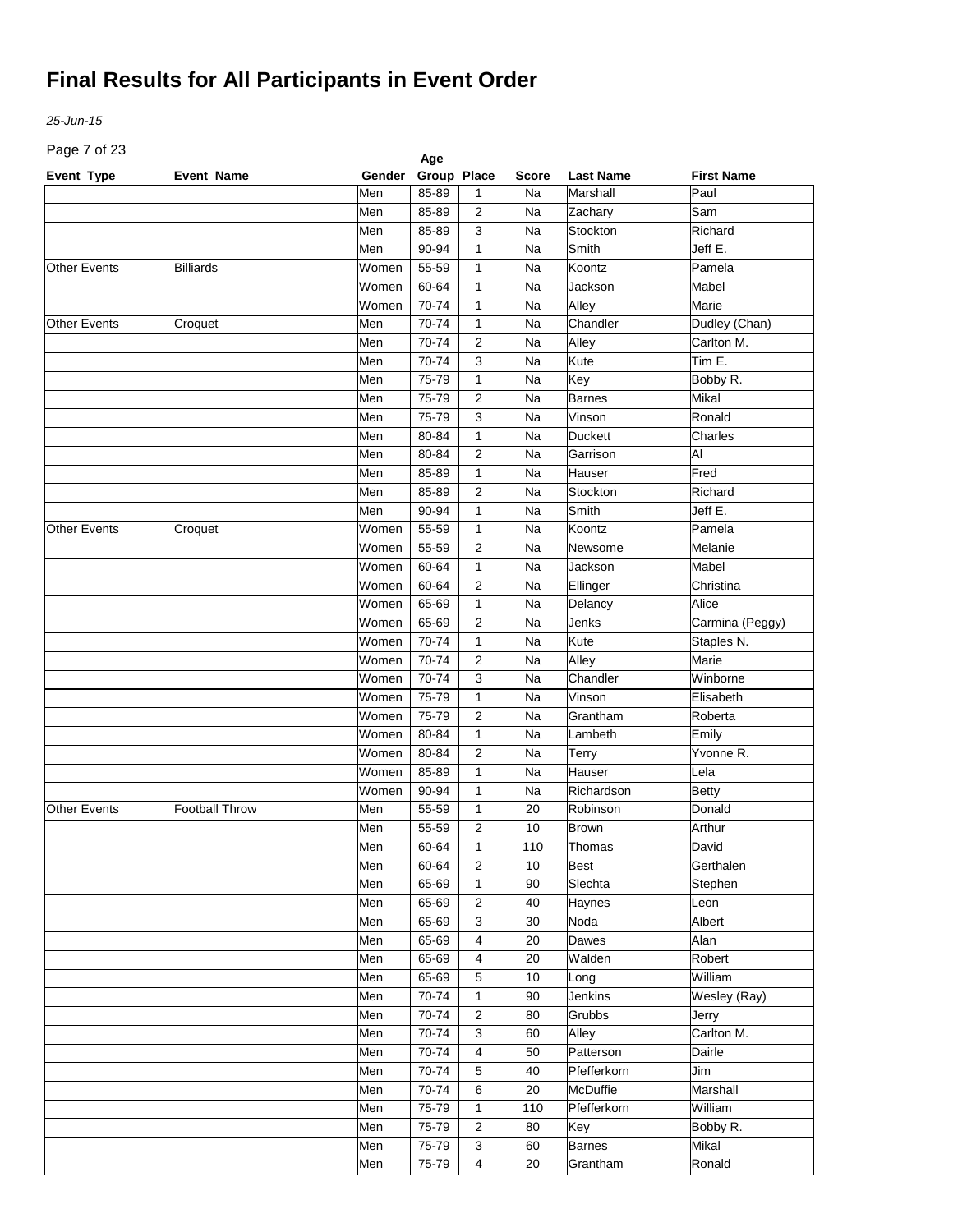*25-Jun-15*

Page 8 of 23

| Page 8 or 23<br>Age |                                |        |             |                |              |                  |                   |  |  |
|---------------------|--------------------------------|--------|-------------|----------------|--------------|------------------|-------------------|--|--|
| Event Type          | <b>Event Name</b>              | Gender | Group Place |                | <b>Score</b> | <b>Last Name</b> | <b>First Name</b> |  |  |
|                     |                                | Men    | 75-79       | 4              | 20           | West             | Richard           |  |  |
|                     |                                | Men    | 80-84       | 1              | 50           | Page             | Craven            |  |  |
|                     |                                | Men    | 85-89       | 1              | 60           | Hauser           | Fred              |  |  |
|                     |                                | Men    | 90-94       | 1              | 130          | Smith            | Jeff E.           |  |  |
| <b>Other Events</b> | <b>Football Throw</b>          | Women  | 60-64       | 1              | 90           | Jackson          | Mabel             |  |  |
|                     |                                | Women  | 65-69       | 1              | 80           | Jenks            | Carmina (Peggy)   |  |  |
|                     |                                | Women  | 70-74       | 1              | 100          | Alley            | Marie             |  |  |
|                     |                                | Women  | 70-74       | 2              | 60           | Bodenhamer       | Jane              |  |  |
|                     |                                | Women  | 70-74       | 3              | 50           | Speas            | Mazie             |  |  |
|                     |                                | Women  | 75-79       | 1              | 100          | Grantham         | Roberta           |  |  |
|                     |                                | Women  | 75-79       | 2              | 30           | Grubbs           | Mary              |  |  |
|                     |                                | Women  | 80-84       | 1              | 50           | <b>Terry</b>     | Yvonne R.         |  |  |
|                     |                                | Women  | 85-89       | 1              | 70           | Roberts          | Morah (Mo)        |  |  |
|                     |                                | Women  | 85-89       | 2              | 60           | Linville         | Virginia (Jenny)  |  |  |
|                     |                                | Women  | 85-89       | 3              | 40           | Hauser           | Lela              |  |  |
| <b>Other Events</b> | Golf                           | Men    | 55-59       | 1              | 76           | Kiger            | Larry             |  |  |
|                     |                                | Men    | 55-59       | $\overline{2}$ | 87           | <b>Brown</b>     | Kelly             |  |  |
|                     |                                | Men    | 55-59       | 3              | 94           | Yezbak           | George            |  |  |
|                     |                                | Men    | 60-64       | 1              | 89           | McDonald         |                   |  |  |
|                     |                                | Men    |             | 2              |              |                  | Gary              |  |  |
|                     |                                |        | 60-64       |                | 90           | Motsinger        | Jerry<br>Kenneth  |  |  |
|                     |                                | Men    | 65-69       | 1              | 75           | Kimber           |                   |  |  |
|                     |                                | Men    | 65-69       | 2              | 76           | Ford             | Michael           |  |  |
|                     |                                | Men    | 65-69       | 3              | 79           | Valenzuela       | John              |  |  |
|                     |                                | Men    | 70-74       | 1              | 77           | Thomas           | Richard           |  |  |
|                     |                                | Men    | 70-74       | 2              | 84           | <b>Blackburn</b> | James             |  |  |
|                     |                                | Men    | 70-74       | 3              | 85           | Donohue          | Bill              |  |  |
|                     |                                | Men    | 75-79       | $\mathbf{1}$   | 79           | Sullivan         | Richard           |  |  |
|                     |                                | Men    | 75-79       | $\overline{2}$ | 86           | Key              | Bobby R.          |  |  |
|                     |                                | Men    | 75-79       | 3              | 102          | Bledsoe          | Charles           |  |  |
|                     |                                | Men    | 80-84       | $\mathbf{1}$   | 84           | Vanhoy           | Vance O.          |  |  |
|                     |                                | Men    | 80-84       | $\overline{2}$ | 87           | Koontz           | Jerry             |  |  |
|                     |                                | Men    | 80-84       | 3              | 94           | Garrison         | AI                |  |  |
|                     |                                | Men    | 95-99       | $\mathbf{1}$   | 94           | Tise             | Lindsay "LA"      |  |  |
| <b>Other Events</b> | Racquetball                    | Men    | 55-59       | 1              | Na           | Flannigan        | Dean              |  |  |
|                     |                                | Men    | 55-59       | 2              | Na           | Morris           | John              |  |  |
|                     |                                | Men    | 60-64       | $\mathbf{1}$   | Na           | Martinez         | Salvador          |  |  |
|                     |                                | Men    | 60-64       | $\overline{2}$ | Na           | Cole             | Rick              |  |  |
|                     |                                | Men    | 60-64       | 3              | Na           | Taylor           | Cliff             |  |  |
|                     |                                | Men    | 65-69       | $\mathbf{1}$   | Na           | Valenzuela       | John              |  |  |
|                     |                                | Men    | 65-69       | $\overline{c}$ | Na           | Kelly            | Andy              |  |  |
|                     |                                | Men    | 65-69       | 3              | Na           | Joslin           | David             |  |  |
|                     |                                | Men    | 70-74       | $\mathbf{1}$   | Na           | Dickinson        | Phillip           |  |  |
|                     |                                | Men    | 75-79       | $\mathbf{1}$   | Na           | Williams         | Huw               |  |  |
| <b>Other Events</b> | Racquetball                    | Women  | 50-54       | $\mathbf{1}$   | Na           | Swedeen          | Maria             |  |  |
|                     |                                | Women  | 55-59       | $\mathbf{1}$   | Na           | Newsome          | Melanie           |  |  |
| Other Events        | <b>SilverStriders Fun Walk</b> | Men    | Men         | $\mathbf{1}$   | 1            | Martens          | Alan              |  |  |
|                     |                                | Men    | Men         | $\mathbf{1}$   | 1            | Robinson         | Donald            |  |  |
|                     |                                |        |             |                |              |                  | Arthur            |  |  |
|                     |                                | Men    | Men         | 1              | 1            | <b>Brown</b>     |                   |  |  |
|                     |                                | Men    | Men         | $\mathbf{1}$   | 1            | Center           | Lee               |  |  |
|                     |                                | Men    | Men         | $\mathbf{1}$   | 1            | Slechta          | Stephen           |  |  |
|                     |                                | Men    | Men         | $\mathbf{1}$   | 1            | Walden           | Robert            |  |  |
|                     |                                | Men    | Men         | 1              | 1            | Patterson        | Dairle            |  |  |
|                     |                                | Men    | Men         | $\mathbf{1}$   | $\mathbf{1}$ | McKenzie         | John              |  |  |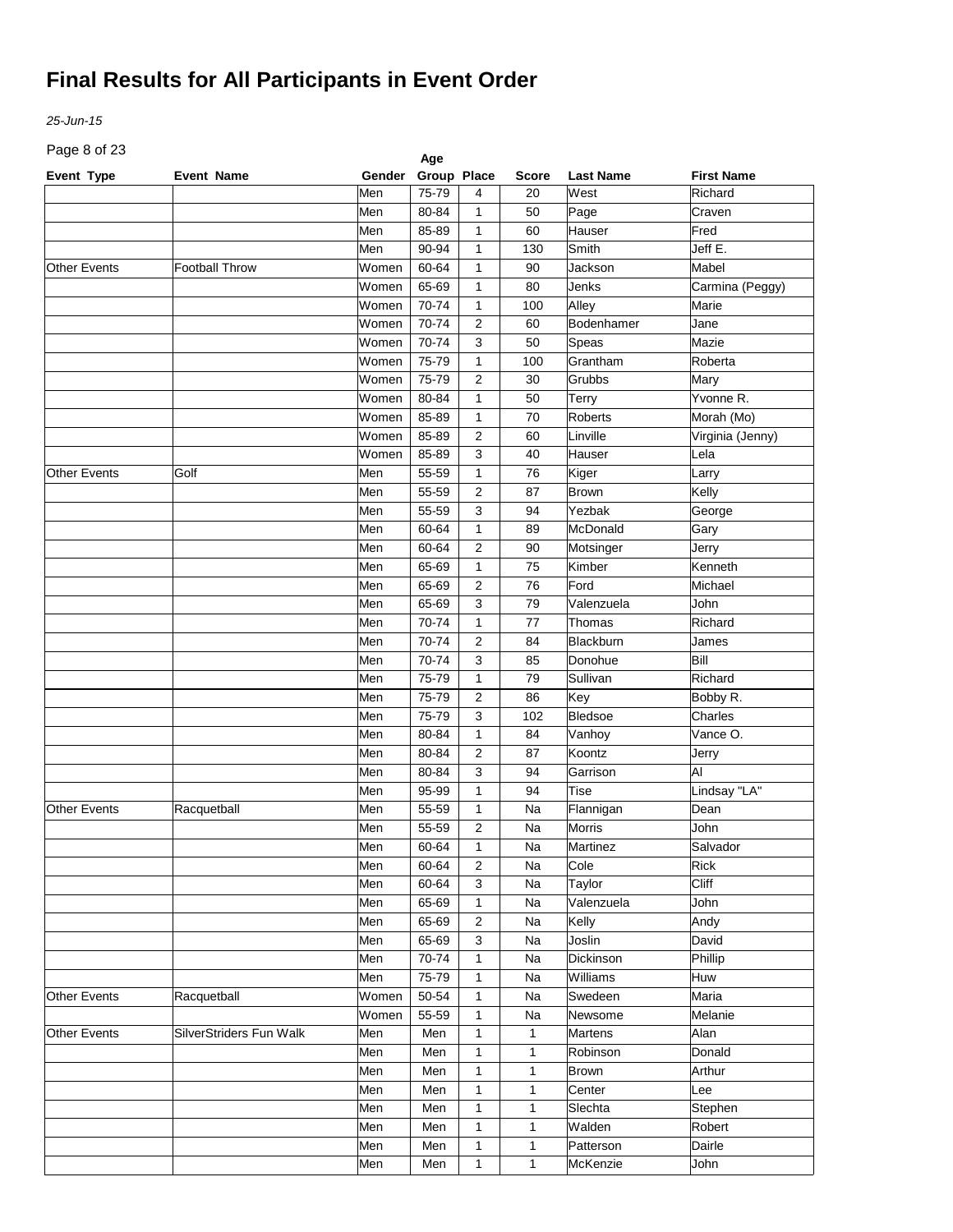*25-Jun-15*

Page 9 of 23

| Page 9 or 23<br>Age |                         |        |             |                |                       |                  |                   |  |  |
|---------------------|-------------------------|--------|-------------|----------------|-----------------------|------------------|-------------------|--|--|
| <b>Event Type</b>   | <b>Event Name</b>       | Gender | Group Place |                | <b>Score</b>          | <b>Last Name</b> | <b>First Name</b> |  |  |
|                     |                         | Men    | Men         | 1              | 1                     | Grubbs           | Jerry             |  |  |
|                     |                         | Men    | Men         | 1              | 1                     | Hauser           | Fred              |  |  |
|                     |                         | Men    | Men         | 1              | $\mathbf{1}$          | Key              | Bobby R.          |  |  |
| <b>Other Events</b> | SilverStriders Fun Walk | Women  | Women       | 1              | $\mathbf{1}$          | Hargraves        | Mary              |  |  |
|                     |                         | Women  | Women       | 1              | $\mathbf{1}$          | <b>Martens</b>   | Lynn              |  |  |
|                     |                         | Women  | Women       | 1              | $\mathbf{1}$          | Gaddy            | Linda             |  |  |
|                     |                         | Women  | Women       | 1              | $\mathbf{1}$          | Slechta          | Frances           |  |  |
|                     |                         | Women  | Women       | 1              | $\mathbf{1}$          | Bodenhamer       | Jane              |  |  |
|                     |                         | Women  | Women       | 1              | $\mathbf{1}$          | Adams            | Vicky             |  |  |
|                     |                         | Women  | Women       | 1              | 1                     | Speas            | Mazie             |  |  |
|                     |                         | Women  | Women       | 1              | 1                     | Porter           | Mildred           |  |  |
|                     |                         | Women  | Women       | 1              | 1                     | Grantham         | Roberta           |  |  |
|                     |                         | Women  | Women       | 1              | $\mathbf{1}$          | Marshall         | Geraldine         |  |  |
|                     |                         | Women  | Women       | 1              | $\mathbf{1}$          | Chambers         | Daisy             |  |  |
|                     |                         | Women  | Women       | 1              | $\mathbf{1}$          | Graham           | Margaret          |  |  |
|                     |                         | Women  | Women       | 1              | $\mathbf{1}$          | Grubbs           | Mary              |  |  |
|                     |                         | Women  | Women       | 1              | $\mathbf{1}$          | Hauser           | Lela              |  |  |
| <b>Other Events</b> | Softball Throw          | Men    | 55-59       | 1              | 135' 04.00"           | Brown            | Kelly             |  |  |
|                     |                         | Men    | 55-59       | 2              | 39' 00.00"            | <b>Brown</b>     | Arthur            |  |  |
|                     |                         | Men    | 55-59       | 3              | 37' 01.00"            | Benson           | Olav              |  |  |
|                     |                         | Men    | 65-69       | 1              | 117' 03.00" Haynes    |                  | Leon              |  |  |
|                     |                         | Men    | 65-69       | 2              | 108' 01.00" Martens   |                  | Alan              |  |  |
|                     |                         | Men    | 65-69       | 3              | 83' 00.00"            | Singleton Jr.    | John              |  |  |
|                     |                         | Men    | 70-74       | 1              | 151' 06.00" Haynes    |                  | Dean B.           |  |  |
|                     |                         | Men    | 70-74       | 2              | 101' 06.00" Blackburn |                  | James             |  |  |
|                     |                         | Men    | 70-74       | 3              | 90' 06.00"            | Hopkins, Jr.     | Johnie B          |  |  |
|                     |                         | Men    | 70-74       | 4              | 39' 06.00"            |                  | Dairle            |  |  |
|                     |                         | Men    | 75-79       |                | 109' 02.00" Barnes    | Patterson        | Mikal             |  |  |
|                     |                         | Men    | 75-79       | 1              | 99' 00.00"            |                  |                   |  |  |
|                     |                         |        |             | $\overline{2}$ |                       | Key              | Bobby R.          |  |  |
|                     |                         | Men    | 75-79       | 3              | 63' 04.00"            | Parrish          | Harry             |  |  |
|                     |                         | Men    | 75-79       | 4              | 58' 06.00"            | West             | Richard           |  |  |
|                     |                         | Men    | 80-84       | 1              | 76' 00.00"            | Gramley          | William           |  |  |
|                     |                         | Men    | 85-89       | 1              | 53' 09.00"            | Hauser           | Fred              |  |  |
|                     |                         | Men    | 90-94       | $\mathbf{1}$   | 41' 00.00"            | Smith            | Jeff E.           |  |  |
| <b>Other Events</b> | Softball Throw          | Women  | 60-64       | 1              | 53' 06.00"            | Martens          | Lynn              |  |  |
|                     |                         | Women  | 60-64       | $\overline{a}$ | 46' 07.00" Jackson    |                  | Mabel             |  |  |
|                     |                         | Women  | 65-69       | $\mathbf 1$    | 59' 07.00" Phillips   |                  | Flora             |  |  |
|                     |                         | Women  | 65-69       | 2              | 55' 02.00"            | McDaniel         | Charli            |  |  |
|                     |                         | Women  | 65-69       | 3              | 44' 08.00"            | Jenks            | Carmina (Peggy)   |  |  |
|                     |                         | Women  | 70-74       | 1              | 49' 03.00"            | Alley            | Marie             |  |  |
|                     |                         | Women  | 70-74       | 2              | 35' 00.00"            | Glymph-Cooke     | Mittie            |  |  |
|                     |                         | Women  | 75-79       | 1              | 39' 00.00"            | Grantham         | Roberta           |  |  |
|                     |                         | Women  | 80-84       | 1              | 33' 02.00"            | <b>Terry</b>     | Yvonne R.         |  |  |
|                     |                         | Women  | 85-89       | 1              | 42' 01.00"            | Roberts          | Morah (Mo)        |  |  |
| <b>Other Events</b> | Spin casting            | Men    | 60-64       | 1              | $\mathbf{1}$          | Morris           | Harvey            |  |  |
|                     |                         | Men    | 65-69       | $\mathbf{1}$   | 12                    | Long             | William           |  |  |
|                     |                         | Men    | 65-69       | $\overline{c}$ | 11                    | Jackson          | Douglas           |  |  |
|                     |                         | Men    | 65-69       | 3              | 10                    | Noda             | Albert            |  |  |
|                     |                         | Men    | 70-74       | $\mathbf{1}$   | 27                    | McKenzie         | John              |  |  |
|                     |                         | Men    | 70-74       | 2              | 16                    | McDuffie         | Marshall          |  |  |
|                     |                         | Men    | 70-74       | 3              | 13                    | Patterson        | Dairle            |  |  |
|                     |                         | Men    | 70-74       | 4              | 11                    | Alley            | Carlton M.        |  |  |
|                     |                         | Men    | 70-74       | 5              | 6                     | Grubbs           | Jerry             |  |  |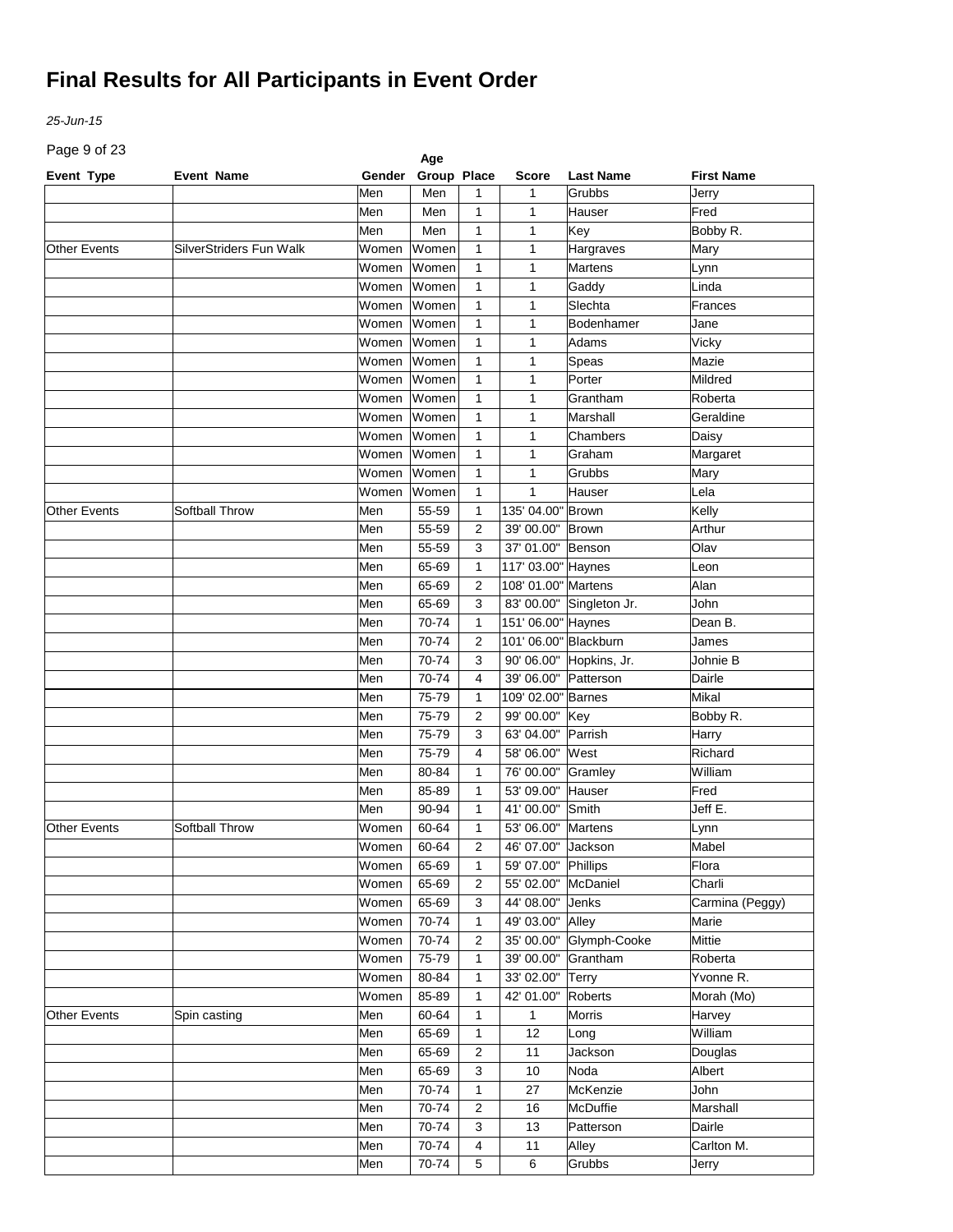*25-Jun-15*

Page 10 of 23

| Page TO OF 23       |                      |        | Age         |                |              |                   |                   |
|---------------------|----------------------|--------|-------------|----------------|--------------|-------------------|-------------------|
| Event Type          | <b>Event Name</b>    | Gender | Group Place |                | <b>Score</b> | <b>Last Name</b>  | <b>First Name</b> |
|                     |                      | Men    | 75-79       | 1              | 25           | Key               | Bobby R.          |
|                     |                      | Men    | 85-89       | 1              | 14           | Hauser            | Fred              |
|                     |                      | Men    | 90-94       | 1              | 3            | Smith             | Jeff E.           |
| <b>Other Events</b> | Spin casting         | Women  | 60-64       | 1              | 3            | Jackson           | Mabel             |
|                     |                      | Women  | 70-74       | 1              | 30           | Alley             | Marie             |
|                     |                      | Women  | 70-74       | 2              | 13           | Bodenhamer        | Jane              |
|                     |                      | Women  | 70-74       | 3              | 12           | Kute              | Staples N.        |
|                     |                      | Women  | 70-74       | 4              | 8            | Speas             | Mazie             |
|                     |                      | Women  | 70-74       | 5              | 1            | Glymph-Cooke      | Mittie            |
|                     |                      | Women  | 75-79       | 1              | 17           | Grubbs            | Mary              |
|                     |                      | Women  | 75-79       | 2              | 3            | Grantham          | Roberta           |
|                     |                      | Women  | 80-84       | 1              | 3            | <b>Terry</b>      | Yvonne R.         |
|                     |                      | Women  | 85-89       | 1              | 6            | Roberts           | Morah (Mo)        |
|                     |                      | Women  | 85-89       | 2              | 1            | Hauser            | Lela              |
| Pickleball          | Doubles              | Men    | 55-59       | 1              | Na           | Massengale        | Les               |
|                     |                      | Men    | 55-59       | 1              | Na           | Sanford           | Mark              |
|                     |                      | Men    | 60-64       | 1              | Na           | Carroll           | John              |
|                     |                      | Men    | 60-64       | $\mathbf{1}$   | Na           | Ferger            | Richard           |
|                     |                      | Men    | 65-69       | 1              | Na           | Giallombardo      | Phil              |
|                     |                      | Men    | 65-69       | 1              | Na           | Whitlow           | Joseph            |
|                     |                      | Men    | 65-69       | 2              | Na           | Tuttle            | <b>Bynum</b>      |
|                     |                      | Men    | 65-69       | 2              | Na           | Bowland           | Danny             |
|                     |                      | Men    | 65-69       | 3              | Na           | Vaden             | Norm              |
|                     |                      | Men    | 65-69       | 3              | Na           | Long              | William           |
|                     |                      | Men    | 70-74       | $\mathbf{1}$   | Na           | Parks, Jr.        | Carl E.           |
|                     |                      | Men    | 70-74       | $\mathbf{1}$   | Na           | Pfefferkorn       | Jim               |
|                     |                      | Men    | 70-74       | 2              | Na           | Everhart          | Jerry             |
|                     |                      | Men    | 70-74       | 2              | Na           | Ryan              | Charles           |
|                     |                      | Men    | 70-74       | 3              | Na           | Davis             | Charles (Michael) |
|                     |                      | Men    | 70-74       | 3              | Na           | Hoots             | James             |
| Pickleball          | Doubles              | Women  | 55-59       | 1              | Na           | Motsinger         | Debbie            |
|                     |                      | Women  | 55-59       | 1              | Na           | Newsome           | Melanie           |
|                     |                      | Women  | 55-59       | 2              | Na           | Koontz            | Debra             |
|                     |                      | Women  | 55-59       | 2              | Na           | Koontz            | Pamela            |
|                     |                      | Women  | 65-69       |                |              |                   |                   |
|                     |                      |        |             | 1              | Na           | <b>Bowland</b>    | Dona              |
|                     |                      | Women  | 65-69       | $\mathbf{1}$   | Na           | Hessey            | Joanne            |
|                     |                      | Women  | 65-69       | $\overline{2}$ | Na           | Bogunia           | Chistina          |
|                     |                      | Women  | 65-69       | $\overline{c}$ | Na           | Lamphear          | Elizabeth         |
|                     |                      | Women  | 65-69       | 3              | Na           | Fowler Richardson | Joyce             |
|                     |                      | Women  | 65-69       | 3              | Na           | Jones             | Theresa           |
|                     |                      | Women  | 70-74       | 1              | Na           | Grubbs            | Mary              |
|                     |                      | Women  | 70-74       | $\mathbf{1}$   | Na           | Hinshaw           | Joyce             |
|                     |                      | Women  | 70-74       | $\overline{c}$ | Na           | Adler             | Sharon            |
|                     |                      | Women  | 70-74       | $\overline{2}$ | Na           | Hamby             | Sylvia            |
|                     |                      | Women  | 70-74       | 3              | Na           | Adams             | Patricia (Patty)  |
|                     |                      | Women  | 70-74       | 3              | Na           | Henderson         | <b>Dottie</b>     |
| Pickleball          | <b>Mixed Doubles</b> | Women  | 50-54       | $\mathbf{1}$   | Na           | Baker             | Willann           |
|                     |                      | Men    | 50-54       | $\mathbf{1}$   | Na           | <b>Baker</b>      | David             |
|                     |                      | Men    | 50-54       | $\overline{c}$ | Na           | Marshall          | Tobi              |
|                     |                      | Women  | 50-54       | $\overline{2}$ | Na           | Swedeen           | Maria             |
|                     |                      | Men    | 50-54       | 3              | Na           | Addis             | Keith             |
|                     |                      | Women  | 50-54       | 3              | Na           | Phillips          | Laura             |
|                     |                      | Men    | 55-59       | $\mathbf{1}$   | Na           | Massengale        | Les               |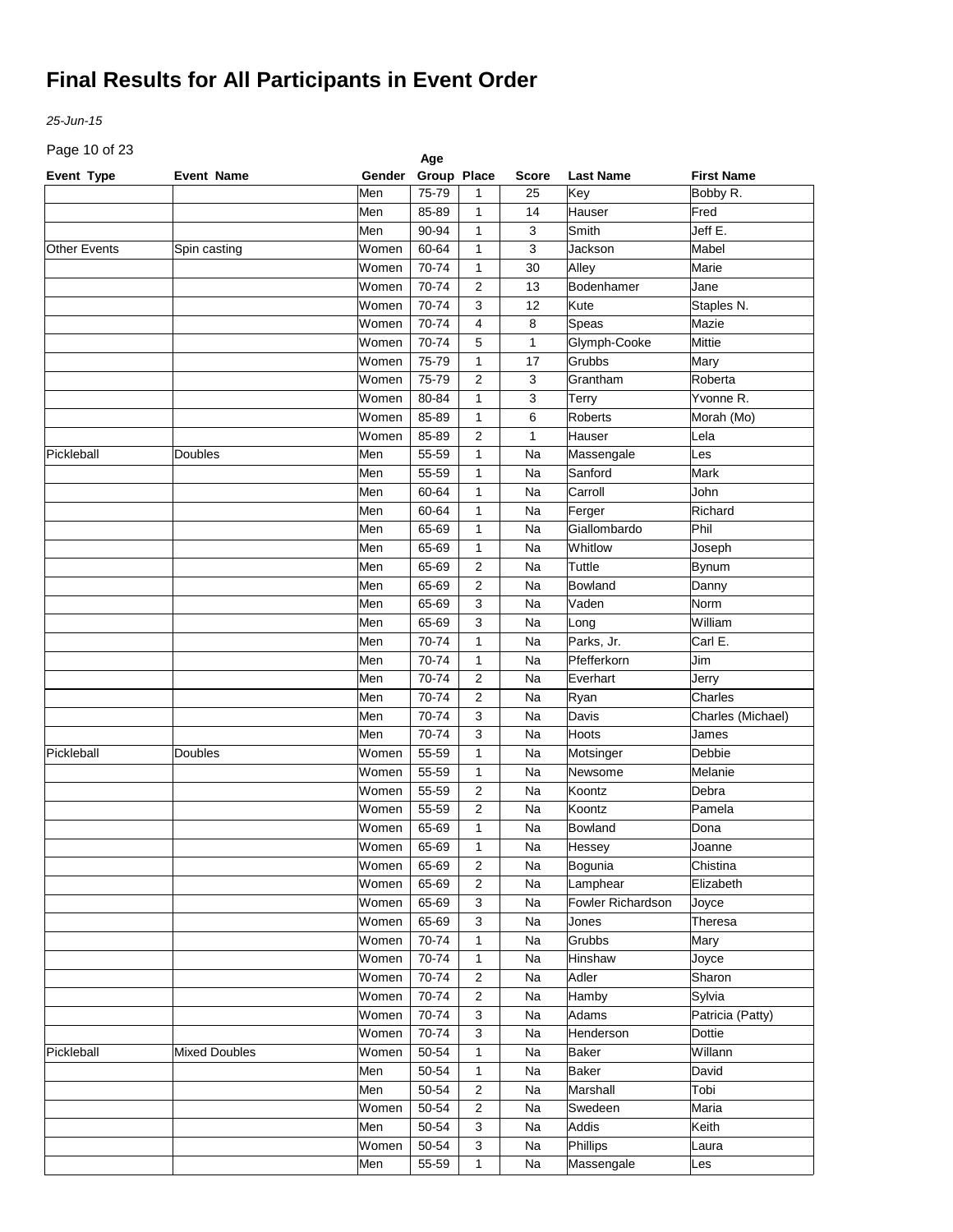*25-Jun-15*

Page 11 of 23

| Page 11 or 23<br>Age |                   |        |             |                              |              |                  |                   |  |
|----------------------|-------------------|--------|-------------|------------------------------|--------------|------------------|-------------------|--|
| Event Type           | <b>Event Name</b> | Gender | Group Place |                              | <b>Score</b> | <b>Last Name</b> | <b>First Name</b> |  |
|                      |                   | Women  | 55-59       | $\mathbf{1}$                 | Na           | Michael          | JoAnnah           |  |
|                      |                   | Women  | 55-59       | 2                            | Na           | Newsome          | Melanie           |  |
|                      |                   | Men    | 55-59       | $\overline{2}$               | Na           | Sanford          | Mark              |  |
|                      |                   | Women  | 55-59       | 3                            | Na           | Motsinger        | Debbie            |  |
|                      |                   | Men    | 55-59       | 3                            | Na           | Motsinger        | Jerry             |  |
|                      |                   | Women  | 60-64       | 1                            | Na           | Patterson        | Laura Lee         |  |
|                      |                   | Men    | 60-64       | 1                            | Na           | Kindley          | Paul              |  |
|                      |                   | Men    | 60-64       | $\overline{2}$               | Na           | Fisher           | Ronald            |  |
|                      |                   | Women  | 60-64       | $\overline{2}$               | Na           | <b>Brown</b>     | Terri             |  |
|                      |                   | Women  | 60-64       | 3                            | Na           | Kearns           | Jocelyn           |  |
|                      |                   | Men    | 60-64       | 3                            | Na           | Giallombardo     | Phil              |  |
|                      |                   | Women  | 65-69       | $\mathbf{1}$                 | Na           | Miley            | Sandra            |  |
|                      |                   | Men    | 65-69       | 1                            | Na           | Whitlow          | Joseph            |  |
|                      |                   | Men    | 65-69       | $\overline{2}$               | Na           | Ryan             | Charles           |  |
|                      |                   | Women  | 65-69       | $\overline{2}$               | Na           | Hessey           | Joanne            |  |
|                      |                   | Men    | 65-69       | 3                            | Na           | Bowland          | Danny             |  |
|                      |                   | Women  | 65-69       | 3                            | Na           | <b>Bowland</b>   | Dona              |  |
|                      |                   | Women  | 70-74       | $\mathbf{1}$                 | Na           | Adler            | Sharon            |  |
|                      |                   | Men    | 70-74       | 1                            | Na           | Rucker           | Tom               |  |
|                      |                   | Men    | 70-74       | $\overline{2}$               | Na           | Hamby            | Jerry             |  |
|                      |                   | Women  | 70-74       | $\overline{2}$               | Na           | Hamby            | Sylvia            |  |
|                      |                   | Men    | 75-79       | 1                            | Na           | Cox              | Floyd             |  |
|                      |                   | Women  | 75-79       | 1                            | Na           | Grubbs           | Mary              |  |
| Pickleball           | Singles           | Men    | 55-59       | $\mathbf{1}$                 | Na           | Sanford          | Mark              |  |
|                      |                   | Men    | 55-59       | $\overline{2}$               | Na           | Massengale       | Les               |  |
|                      |                   | Men    | 60-64       | $\mathbf{1}$                 | Na           | Motsinger        | Jerry             |  |
|                      |                   | Men    | 65-69       | $\mathbf{1}$                 | Na           | Jones            | Jim               |  |
|                      |                   | Men    | 65-69       | $\overline{2}$               | Na           | Noda             | Albert            |  |
|                      |                   | Men    | 70-74       | $\mathbf{1}$                 | Na           | Kute             | Tim E.            |  |
|                      |                   | Men    | 70-74       | $\overline{2}$               | Na           | Poteat           | Joby              |  |
|                      |                   | Men    | 80-84       | $\mathbf{1}$                 | Na           | Page             | Craven            |  |
| Pickleball           | Singles           | Women  | 55-59       | $\mathbf{1}$                 | Na           | Michael          | JoAnnah           |  |
|                      |                   | Women  | 55-59       | $\overline{2}$               | Na           | Motsinger        | Debbie            |  |
|                      |                   | Women  | 55-59       | 3                            | Na           | Newsome          | Melanie           |  |
|                      |                   | Women  | 60-64       | 1                            | Na           | Patterson        | Laura Lee         |  |
| Racquetball          | Doubles           | Men    | 55-59       |                              | Na           | Taylor           | Cliff             |  |
|                      |                   | Men    | 55-59       | $\mathbf{1}$<br>$\mathbf{1}$ | Na           | Morris           | John              |  |
|                      |                   |        |             |                              | Na           | Joslin           | David             |  |
|                      |                   | Men    | 65-69       | $\mathbf{1}$                 | Na           |                  |                   |  |
|                      |                   | Men    | 65-69       | $\mathbf{1}$                 |              | Valenzuela       | John              |  |
| Racquetball          | <b>Doubles</b>    | Women  | 50-54       | $\mathbf{1}$                 | Na           | Swedeen          | Maria             |  |
|                      |                   | Women  | 50-54       | $\mathbf{1}$                 | Na           | Newsome          | Melanie           |  |
| ShuffleBoard         | Singles           | Men    | $100+$      | $\mathbf{1}$                 | Na           | Edwards          | William (Bill)    |  |
|                      |                   | Men    | 50-54       | $\mathbf{1}$                 | Na           | Cservenko        | David             |  |
|                      |                   | Men    | 65-69       | $\mathbf{1}$                 | Na           | Jackson          | Douglas           |  |
|                      |                   | Men    | 65-69       | 2                            | Na           | Volk             | Joseph            |  |
|                      |                   | Men    | 65-69       | 3                            | Na           | Kleinlein        | Ron               |  |
|                      |                   | Men    | 70-74       | $\mathbf{1}$                 | Na           | Alley            | Carlton M.        |  |
|                      |                   | Men    | 70-74       | 2                            | Na           | Jenkins          | Wesley (Ray)      |  |
|                      |                   | Men    | 70-74       | 3                            | Na           | Grantz           | Donald            |  |
|                      |                   | Men    | 75-79       | $\mathbf{1}$                 | Na           | Key              | Bobby R.          |  |
|                      |                   | Men    | 75-79       | $\overline{2}$               | Na           | Allen            | Charlie           |  |
|                      |                   | Men    | 75-79       | 3                            | Na           | King             | Troy              |  |
|                      |                   | Men    | 80-84       | $\mathbf{1}$                 | Na           | Garrison         | Al                |  |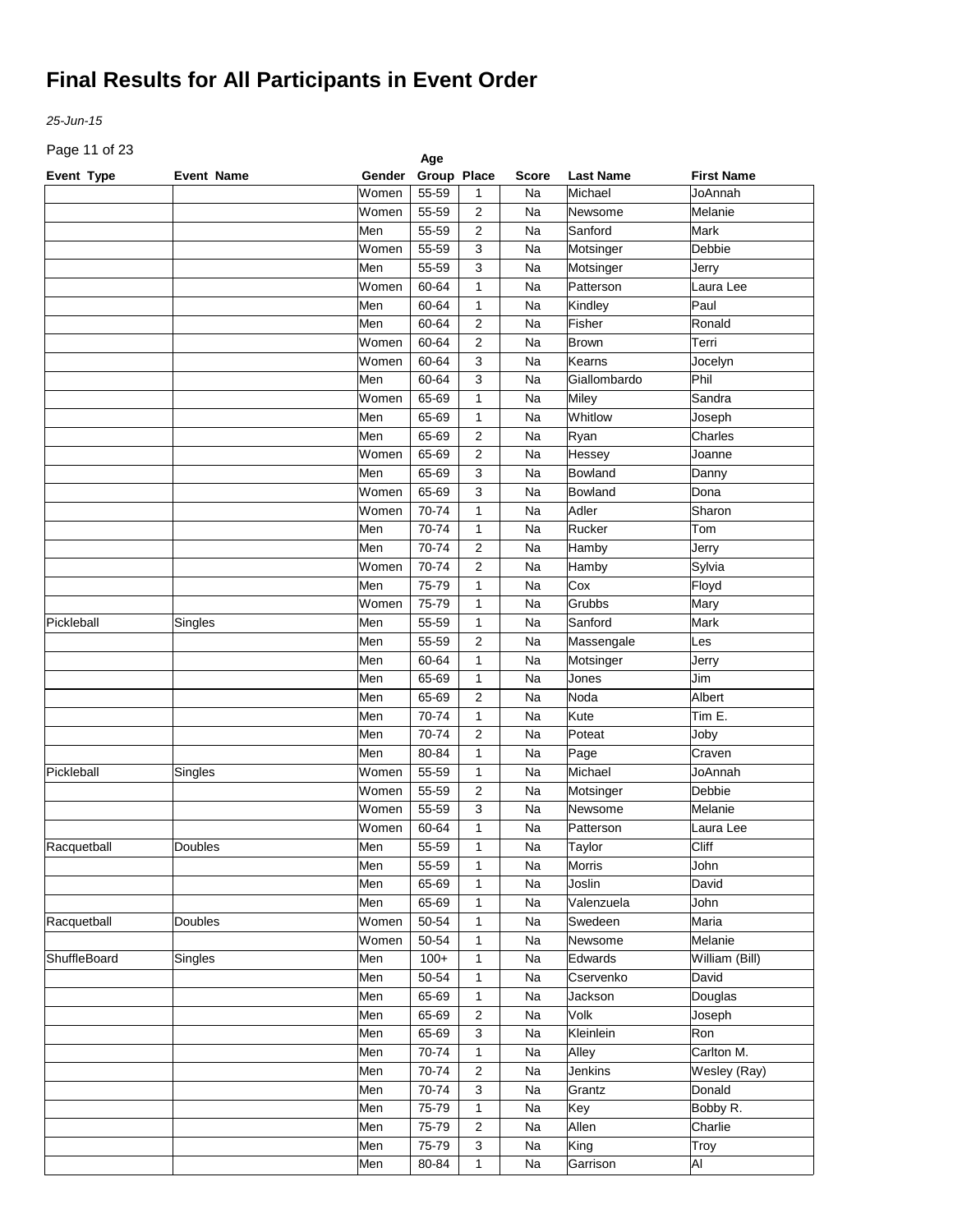*25-Jun-15*

Page 12 of 23

| Page 12 or 23 |                   |               | Age         |                         |              |                     |                     |
|---------------|-------------------|---------------|-------------|-------------------------|--------------|---------------------|---------------------|
| Event Type    | <b>Event Name</b> | <b>Gender</b> | Group Place |                         | <b>Score</b> | <b>Last Name</b>    | <b>First Name</b>   |
|               |                   | Men           | 85-89       | 1                       | Na           | Hauser              | Fred                |
|               |                   | Men           | 90-94       | 1                       | Na           | Smith               | Jeff E.             |
| ShuffleBoard  | Singles           | Women         | 50-54       | 1                       | Na           | Ward                | Sheron              |
|               |                   | Women         | 60-64       | $\mathbf{1}$            | Na           | Jackson             | Mabel               |
|               |                   | Women         | 60-64       | $\overline{2}$          | Na           | Waddell             | Cindy               |
|               |                   | Women         | 70-74       | $\mathbf{1}$            | Na           | Alley               | Marie               |
|               |                   | Women         | 70-74       | $\overline{\mathbf{c}}$ | Na           | Allen               | Jeanette            |
|               |                   | Women         | 70-74       | 3                       | Na           | Hales               | <b>Brenda</b>       |
|               |                   | Women         | 75-79       | $\mathbf{1}$            | Na           | Grantham            | Roberta             |
|               |                   | Women         | 75-79       | $\overline{2}$          | Na           | King                | Frances             |
|               |                   | Women         | 80-84       | $\mathbf{1}$            | Na           | Terry               | Yvonne R.           |
|               |                   | Women         | 85-89       | $\mathbf{1}$            | Na           | Roberts             | Morah (Mo)          |
|               |                   | Women         | 85-89       | $\overline{2}$          | Na           | Hauser              | Lela                |
|               |                   | Women         | 85-89       | 3                       | Na           | Ellis               | Clara               |
| Softball      | Tournament        | Men           | $65+$       | 1                       |              | Woody               | Terry               |
|               |                   | Men           | $65+$       | 1                       |              | Swain               | Rod                 |
|               |                   | Men           | $65+$       | 1                       |              | Ferguson            | <b>Steve</b>        |
|               |                   | Men           | $65+$       | $\mathbf{1}$            |              | Lentz, II           | James E. (Eddie)    |
|               |                   | Men           | $65+$       | 1                       |              | Northrup            | Stephen             |
|               |                   | Men           | $65+$       | $\mathbf{1}$            |              | Honaker             | Fred                |
|               |                   | Men           | $65+$       | 1                       |              | Oneal               | Larry               |
|               |                   | Men           | $65+$       | $\mathbf{1}$            |              | McLean              | Roger               |
|               |                   | Men           | $65+$       | $\mathbf{1}$            |              | Welborn             | C.E.                |
|               |                   | Men           | $65+$       | $\mathbf{1}$            |              | Smith               | George              |
|               |                   | Men           | $65+$       | $\mathbf{1}$            |              | Cleary              | <b>Bob</b>          |
|               |                   | Men           | $65+$       | 1                       |              | Rydman              | Blaine A.           |
|               |                   | Men           | $65+$       | 1                       |              | Hendrix             | Robert              |
|               |                   | Men           | $65+$       | $\mathbf{1}$            |              | Leggett             | <b>William Kent</b> |
|               |                   | Men           | $65+$       | $\mathbf{1}$            |              | Sharpe              | Charles             |
|               |                   | Men           | $65+$       | $\mathbf{1}$            |              | Rice                | William             |
|               |                   | Men           | $65+$       | $\overline{2}$          |              | Cole                | Ronald              |
|               |                   | Men           | $65+$       | $\overline{2}$          |              | Martin, Jr.         | Coy                 |
|               |                   | Men           | $65+$       | $\overline{2}$          |              | Stellmach           | Gary                |
|               |                   | Men           | $65+$       | $\overline{2}$          |              | Matney              | James               |
|               |                   | Men           | $65+$       | $\overline{2}$          |              | Ruark               | Gene                |
|               |                   | Men           | $65+$       | $\overline{c}$          |              | Martens             | Alan                |
|               |                   |               |             | 2                       |              |                     |                     |
|               |                   | Men<br>Men    | $65+$       | $\overline{c}$          |              | Leverenz            | Leigh<br>Calvin     |
|               |                   |               | $65+$       | $\mathbf 2$             |              | Henderson<br>Harris | Clifford            |
|               |                   | Men           | $65+$       | $\mathbf 2$             |              |                     | Dan                 |
|               |                   | Men           | $65+$       |                         |              | Anderson            |                     |
|               |                   | Men           | $65+$       | $\overline{c}$          |              | Smith               | <b>Richard Lee</b>  |
|               |                   | Men           | $65+$       | $\overline{c}$          |              | Caudle              | William             |
|               |                   | Men           | $65+$       | $\overline{c}$          |              | Ebert               | Timothy             |
|               |                   | Men           | $65+$       | $\sqrt{2}$              |              | Simcox              | Harold              |
|               |                   | Men           | $65+$       | $\sqrt{2}$              |              | Pulliam             | William             |
|               |                   | Men           | $65+$       | $\mathbf 2$             |              | Harry               | Stewart             |
|               |                   | Men           | $65+$       | 3                       |              | Mitchell            | Tom                 |
|               |                   | Men           | $65+$       | 3                       |              | Gore                | Luther              |
|               |                   | Men           | $65+$       | 3                       |              | Kirk                | Ron                 |
|               |                   | Men           | $65+$       | 3                       |              | Yamada              | Yosh                |
|               |                   | Men           | $65+$       | 3                       |              | Genaway             | Stephen             |
|               |                   | Men           | $65+$       | $\mathbf{3}$            |              | Moore               | Stephen             |
|               |                   | Men           | $65+$       | 3                       |              | Rydzewski           | Tom                 |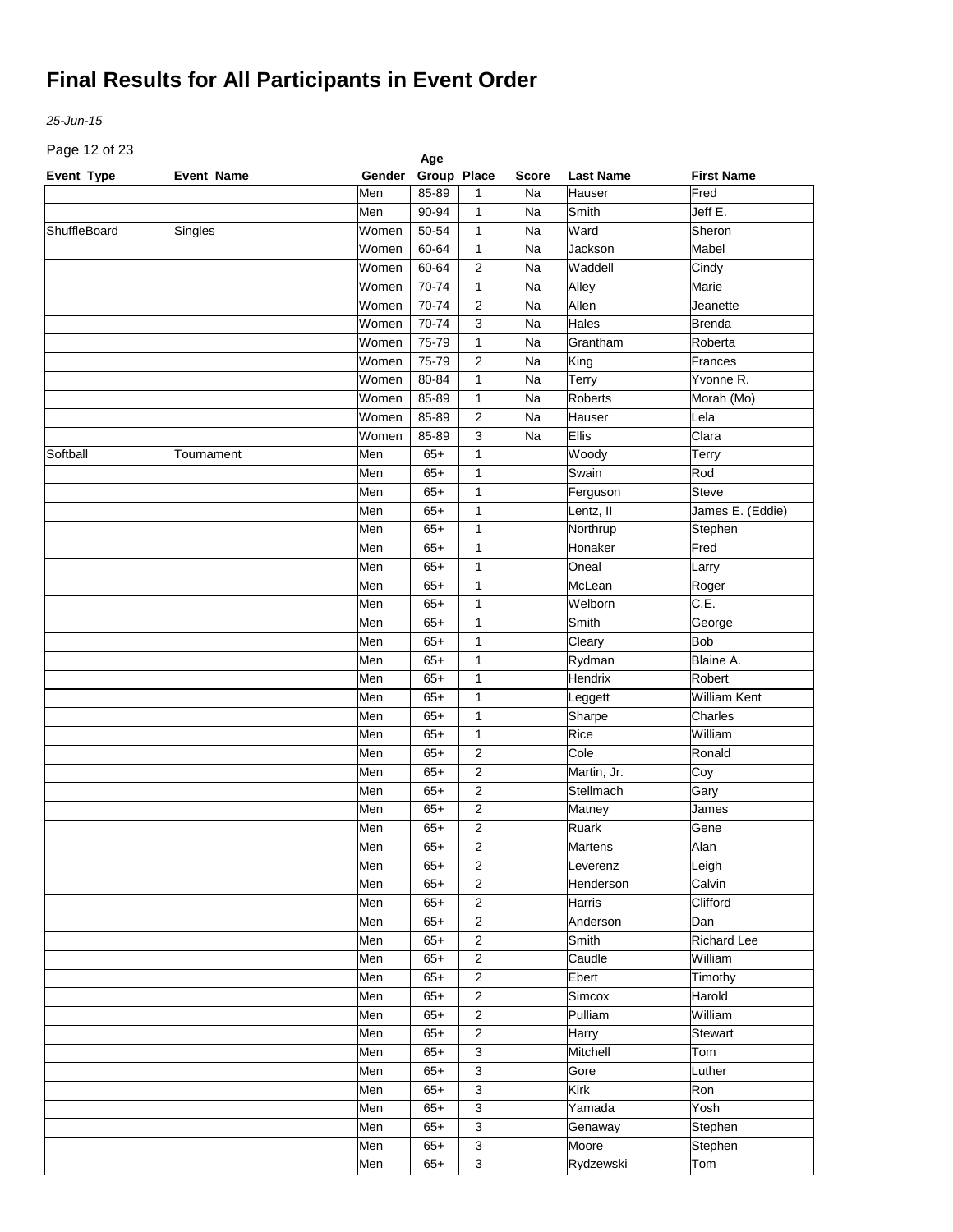*25-Jun-15*

Page 13 of 23

| Page 13 or 23 |                   |        | Age         |                         |              |                  |                      |
|---------------|-------------------|--------|-------------|-------------------------|--------------|------------------|----------------------|
| Event Type    | <b>Event Name</b> | Gender | Group Place |                         | <b>Score</b> | <b>Last Name</b> | <b>First Name</b>    |
|               |                   | Men    | $65+$       | 3                       |              | Greene           | Robert               |
|               |                   | Men    | $65+$       | 3                       |              | Segar            | Maurice (Moe)        |
|               |                   | Men    | $65+$       | 3                       |              | Hauser           | William Edward       |
|               |                   | Men    | $65+$       | 3                       |              | Yost             | Raymond              |
|               |                   | Men    | $65+$       | 3                       |              | Newsom           | Kim A.               |
|               |                   | Men    | $65+$       | 3                       |              | Jackson          | Gary R.              |
|               |                   | Men    | $65+$       | 3                       |              | Liles            | Glenn                |
|               |                   | Men    | $65+$       | 3                       |              | <b>Dillard</b>   | Wayne                |
|               |                   | Men    | $65+$       | 3                       |              | <b>Driver</b>    | Sherwood             |
|               |                   | Men    | $70+$       | $\mathbf{1}$            |              | Hall             | Roger D.             |
|               |                   | Men    | $70+$       | $\mathbf{1}$            |              | Dillard          | Richard              |
|               |                   | Men    | $70+$       | $\mathbf{1}$            |              | Petree, Sr.      | <b>Teddy Westley</b> |
|               |                   | Men    | $70+$       | $\mathbf{1}$            |              | Chase            | Larry L.             |
|               |                   | Men    | $70+$       | $\mathbf{1}$            |              | Chase            | <b>Terry Floyd</b>   |
|               |                   | Men    | $70+$       | $\mathbf{1}$            |              | Crouch           | James (Jim)          |
|               |                   | Men    | $70+$       | $\mathbf{1}$            |              | Clark            | Frank                |
|               |                   | Men    | $70+$       | $\mathbf{1}$            |              | Cooke            | Shannon              |
|               |                   | Men    | $70+$       | $\mathbf{1}$            |              | McMenimen        | Thomas               |
|               |                   | Men    | $70+$       | $\mathbf{1}$            |              | <b>Scales</b>    | Anthony              |
|               |                   | Men    | $70+$       | $\mathbf{1}$            |              | Parks            | James                |
|               |                   | Men    | $70+$       | $\mathbf{1}$            |              | King, Jr         | Donald               |
|               |                   | Men    | $70+$       | $\mathbf{1}$            |              | Williams         | Curtis E             |
|               |                   | Men    | $70+$       | $\mathbf{1}$            |              | Poteat           | Joby                 |
|               |                   | Men    | $70+$       | $\mathbf{1}$            |              | Smith            | Russell              |
|               |                   |        |             |                         |              |                  |                      |
|               |                   | Men    | $70+$       | $\mathbf{1}$            |              | Wilson           | Larry                |
|               |                   | Men    | $70+$       | $\mathbf{1}$            |              | Bowen            | Curtis               |
|               |                   | Men    | $70+$       | $\mathbf{1}$            |              | Russell          | Lester Gray          |
|               |                   | Men    | $70+$       | $\overline{2}$          |              | Morton           | <b>Brooks</b>        |
|               |                   | Men    | $70+$       | $\overline{2}$          |              | Shotwell         | Frank                |
|               |                   | Men    | $70+$       | $\overline{\mathbf{c}}$ |              | Gieker           | Rollin               |
|               |                   | Men    | $70+$       | $\overline{\mathbf{c}}$ |              | Mills            | Harry                |
|               |                   | Men    | $70+$       | $\overline{\mathbf{c}}$ |              | <b>Berrier</b>   | Dennis E.            |
|               |                   | Men    | $70+$       | $\overline{\mathbf{c}}$ |              | Dwiggins         | Jerry                |
|               |                   | Men    | $70+$       | $\overline{\mathbf{c}}$ |              | Boyer            | Ron                  |
|               |                   | Men    | $70+$       | $\overline{\mathbf{c}}$ |              | Whitley          | Larry                |
|               |                   | Men    | $70+$       | $\overline{\mathbf{c}}$ |              | Vestuti          | Ralph                |
|               |                   | Men    | $70+$       | $\overline{2}$          |              | Goodwin          | Gaylord E.           |
|               |                   | Men    | $70+$       | $\overline{c}$          |              | Wilson           | Maurice              |
|               |                   | Men    | $70+$       | $\sqrt{2}$              |              | Ratledge         | Terry                |
|               |                   | Men    | $70+$       | $\mathbf 2$             |              | Oliver           | Norman S             |
|               |                   | Men    | $70+$       | $\overline{c}$          |              | Lambert          | Ronnie               |
|               |                   | Men    | $70+$       | $\overline{c}$          |              | Thompson         | Curtiss              |
|               |                   | Men    | $70+$       | $\overline{c}$          |              | Wilson           | Doug                 |
|               |                   | Men    | $70+$       | $\overline{c}$          |              | Winchester       | Frank                |
|               |                   | Men    | $70+$       | $\mathbf 2$             |              | Walsh            | Tim                  |
|               |                   | Men    | $75+$       | $\mathbf{1}$            |              | McElroy          | Paul                 |
|               |                   | Men    | $75+$       | $\mathbf{1}$            |              | Russo            | James (Jim)          |
|               |                   | Men    | $75+$       | $\mathbf{1}$            |              | Harris           | Herbert              |
|               |                   | Men    | $75+$       | $\mathbf{1}$            |              | <b>Ivey</b>      | Eutice               |
|               |                   |        |             |                         |              |                  | Bobby R.             |
|               |                   | Men    | $75+$       | $\mathbf{1}$            |              | Key              |                      |
|               |                   | Men    | $75+$       | $\mathbf{1}$            |              | Wheeler          | Kenneth              |
|               |                   | Men    | $75+$       | $\mathbf{1}$            |              | Morales          | Benito               |
|               |                   | Men    | $75+$       | $\mathbf{1}$            |              | Vallecillo       | Jose                 |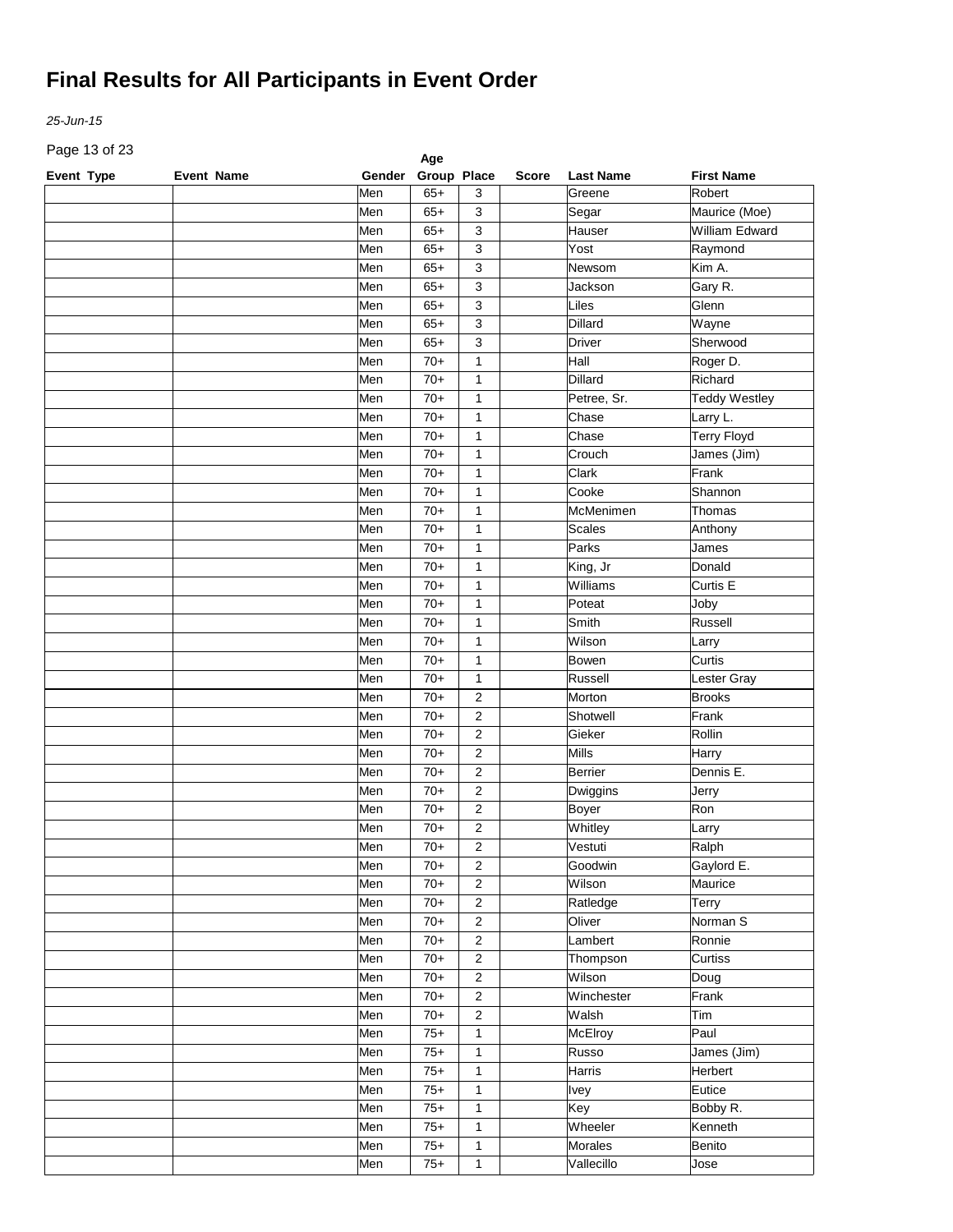*25-Jun-15*

Page 14 of 23

| Page 14 or 23 |                   |        | Age         |              |              |                  |                   |
|---------------|-------------------|--------|-------------|--------------|--------------|------------------|-------------------|
| Event Type    | <b>Event Name</b> | Gender | Group Place |              | <b>Score</b> | <b>Last Name</b> | <b>First Name</b> |
|               |                   | Men    | $75+$       | 1            |              | Nail             | Walter (Gene)     |
|               |                   | Men    | $75+$       | 1            |              | <b>Bailey</b>    | Brack R.          |
|               |                   | Men    | $75+$       | 1            |              | Canady           | Jerry Hunter      |
|               |                   | Men    | $75+$       | 1            |              | Cockerham        | Mackie Lincoln    |
|               |                   | Men    | $75+$       | 1            |              | McKenzie         | Thomas            |
|               |                   | Men    | $75+$       | 1            |              | <b>Staples</b>   | Harvey            |
|               |                   | Men    | $80+$       | 1            |              | Queen            | David Lee         |
|               |                   | Men    | $80+$       | 1            |              | Bollinger        | <b>Bobby</b>      |
|               |                   | Men    | $80+$       | $\mathbf{1}$ |              | East             | John              |
|               |                   | Men    | $80+$       | $\mathbf{1}$ |              | Motsinger        | Glen              |
|               |                   | Men    | $80+$       | $\mathbf{1}$ |              | Gardner          | J. E.             |
|               |                   | Men    | $80+$       | $\mathbf{1}$ |              | Dunn             | James             |
|               |                   | Men    | $80+$       | $\mathbf{1}$ |              | Miller           | David             |
|               |                   | Men    | $80+$       | $\mathbf{1}$ |              | Inman            | Bill              |
|               |                   | Men    | $80+$       | $\mathbf{1}$ |              | Peterson         | Ray L.            |
|               |                   | Men    | $80+$       | $\mathbf{1}$ |              | Page             | Craven            |
|               |                   | Men    | $80+$       | $\mathbf{1}$ |              | Gramley          | William           |
|               |                   | Men    | $80+$       | $\mathbf{1}$ |              | Womble           | John              |
|               |                   | Men    | $80+$       | 1            |              | <b>Boyles</b>    | William           |
| Softball      | Tournament        | Women  | $55+$       | $\mathbf{1}$ |              | Thompson         | Marcie            |
|               |                   | Women  | $55+$       | 1            |              | Daniel           | Jennifer B.       |
|               |                   | Women  | $55+$       | $\mathbf{1}$ |              | Beeson           | Ann               |
|               |                   | Women  | $55+$       | $\mathbf{1}$ |              | Neal             | Robin             |
|               |                   | Women  | $55+$       | $\mathbf{1}$ |              | <b>Bolten</b>    | Nancy             |
|               |                   | Women  | $55+$       | 1            |              | Lambert          | Lisa              |
|               |                   | Women  | $55+$       | 1            |              | Thomas           | Senada (Cindy)    |
|               |                   | Women  | $55+$       | 1            |              | Gathings         | <b>Belinda</b>    |
|               |                   | Women  | $55+$       | 1            |              | White            | Barbara           |
|               |                   | Women  | $55+$       | $\mathbf{1}$ |              | Hendrix          | Betsey            |
|               |                   | Women  | $55+$       | $\mathbf{1}$ |              | Williams         | Jennifer          |
|               |                   | Women  | $55+$       | $\mathbf{1}$ |              | Morgan           | Peggy             |
|               |                   | Women  | $55+$       | $\mathbf{1}$ |              | Patterson        | Laura Lee         |
|               |                   | Women  | $55+$       | $\mathbf{1}$ |              | Carter           | Vanessa           |
|               |                   | Women  | $60+$       | $\mathbf{1}$ |              | Holder           | Judith Lynn       |
|               |                   | Women  | $60+$       | $\mathbf{1}$ |              | Stephens         | Nora              |
|               |                   | Women  | $60+$       | $\mathbf{1}$ |              | Newsom           | Rita (Candy)      |
|               |                   | Women  | $60+$       | $\mathbf{1}$ |              | Eaton            | Patricia Diane    |
|               |                   | Women  | $60+$       | $\mathbf{1}$ |              | Madden           | Deborah           |
|               |                   | Women  | $60+$       | $\mathbf{1}$ |              | Payton           | Jackie            |
|               |                   | Women  | $60+$       | $\mathbf{1}$ |              | <b>Bremser</b>   | Chery             |
|               |                   | Women  | $60+$       | $\mathbf{1}$ |              | Boston           | Helen (Tina)      |
|               |                   | Women  | $60+$       | $\mathbf{1}$ |              | Daniel           | Mary (Regina)     |
|               |                   | Women  | $60+$       | $\mathbf{1}$ |              | Young            | Loretta           |
|               |                   | Women  | $60+$       | $\mathbf{1}$ |              | Smith            | Peggy             |
|               |                   | Women  | $60+$       | $\mathbf{1}$ |              | Hodges           | Ellen Mickey      |
|               |                   | Women  | $60+$       | $\mathbf{1}$ |              | Cope             | Freida            |
|               |                   |        |             |              |              |                  |                   |
|               |                   | Women  | $60+$       | $\mathbf{1}$ |              | <b>McCanless</b> | Audrey D.         |
|               |                   | Women  | $60+$       | $\mathbf{1}$ |              | Daniel           | Patricia          |
|               |                   | Women  | $60+$       | $\mathbf{1}$ |              | Fulp             | Bonnie C          |
|               |                   | Women  | $60+$       | $\mathbf{1}$ |              | Harpe            | Mary Jeanette     |
|               |                   | Women  | $60+$       | $\mathbf{1}$ |              | Hardy            | Catharene         |
|               |                   | Women  | $60+$       | $\mathbf{1}$ |              | Lambeth          | Martha            |
|               |                   | Women  | $60+$       | $\mathbf{1}$ |              | Jackson          | Janice M          |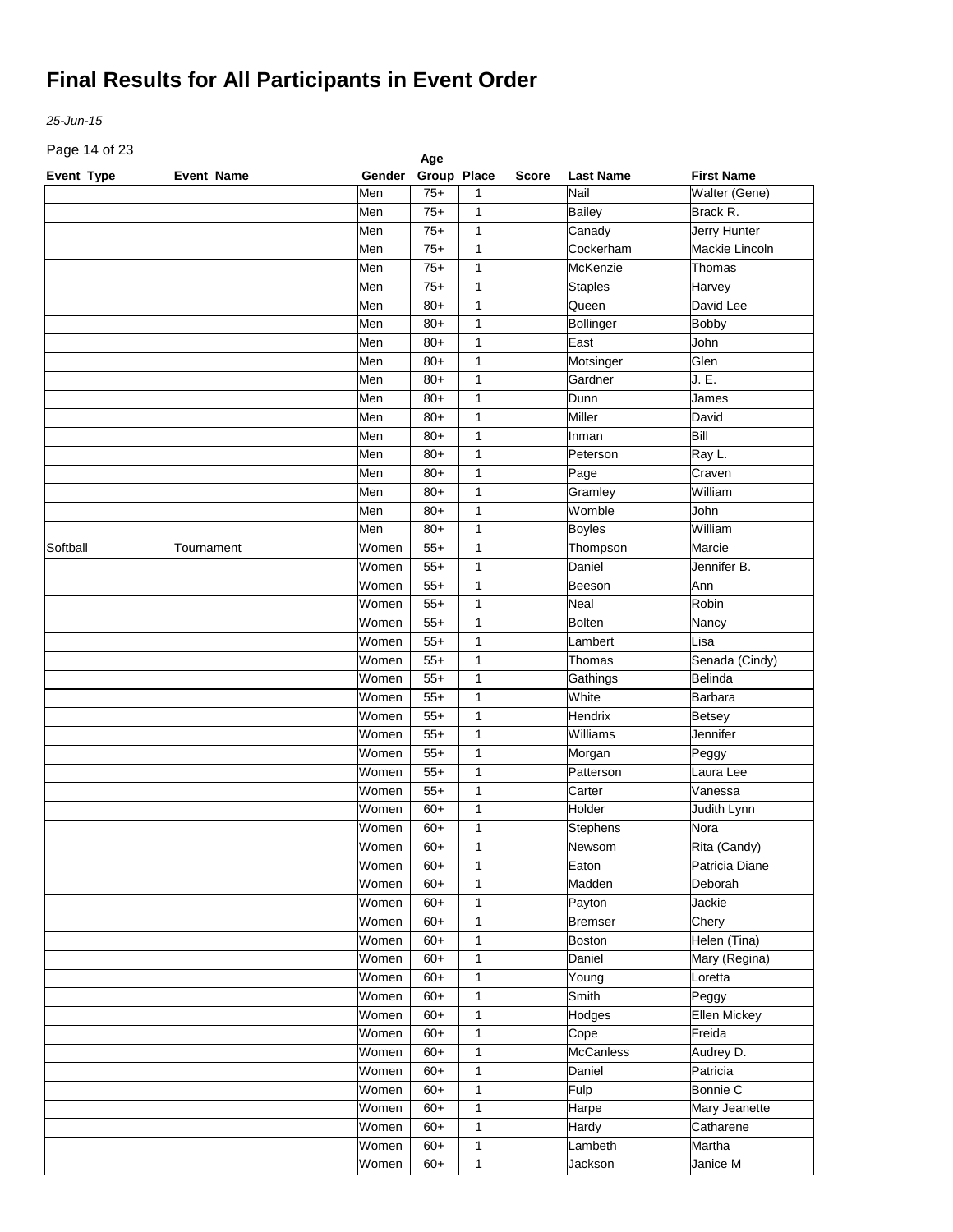*25-Jun-15*

Page 15 of 23

| Page 15 or 23        |                     |        | Age         |              |              |                     |                  |
|----------------------|---------------------|--------|-------------|--------------|--------------|---------------------|------------------|
| <b>Event Type</b>    | <b>Event Name</b>   | Gender | Group Place |              | <b>Score</b> | <b>Last Name</b>    | First Name       |
| Swimming             | 100 yd Backstroke   | Men    | 75-79       | 1            | 02:01.53     | <b>Barnes</b>       | Mikal            |
|                      |                     | Men    | 80-84       | 1            | 02:00.15     | Shouse              | W. Darle         |
|                      |                     | Men    | 85-89       | 1            | 02:33.60     | Charland            | Lou              |
| Swimming             | 100 yd Backstroke   | Women  | 60-64       | 1            | 01:23.34     | Amick               | <b>Beverly</b>   |
|                      |                     | Women  | 75-79       | 1            | 02:19.90     | Lindberg            | Joyce            |
|                      |                     | Women  | 95-99       | 1            | 06:42.34     | McClanahan          | Margaret P.      |
| Swimming             | 100 yd Breaststroke | Men    | 65-69       | 1            | 01:59.16     | Riddle              | Ronald           |
|                      |                     | Men    | 85-89       | 1            | 02:52.44     | Charland            | Lou              |
| Swimming             | 100 yd Breaststroke | Women  | 55-59       | 1            | 02:11.19     | Schafer             | Julia D          |
|                      |                     | Women  | 60-64       | 1            | 01:34.19     | Amick               | Beverly          |
|                      |                     | Women  | 70-74       | 1            | 02:31.35     | Stewart             | Jane             |
|                      |                     | Women  | 75-79       | 1            | 02:20.62     | Lindberg            | Joyce            |
| Swimming             | 100 yd Freestyle    | Men    | 50-54       | 1            | 01:01.91     | Ford                | Douglas          |
|                      |                     | Men    | 60-64       | 1            | 01:06.70     | Henson              | Steven           |
|                      |                     | Men    | 65-69       | 1            | 01:26.94     | Carrillo            | Alberto          |
|                      |                     | Men    | 65-69       | 2            | 01:44.47     | Riddle              | Ronald           |
|                      |                     | Men    | 75-79       | 1            | 02:01.72     | Radkin              | Terrence         |
| Swimming             | 100 yd Freestyle    | Women  | 55-59       | 1            | 01:09.60     | Tiska               | Patty            |
|                      |                     | Women  | 55-59       | 2            | 01:10.78     | Hardison            | Kathleen         |
|                      |                     | Women  | 60-64       | 1            | 01:07.71     | Amick               | <b>Beverly</b>   |
|                      |                     | Women  | 60-64       | 2            | 01:40.16     | Lamy                | Amy              |
|                      |                     | Women  | 70-74       | 1            | 01:51.87     | Stewart             | Jane             |
|                      |                     | Women  | 70-74       | 2            | 01:53.13     | Ramm                | Ellen            |
|                      |                     | Women  | 95-99       | 1            | 06:43.66     | McClanahan          | Margaret P.      |
| Swimming             | 100 yd Medley       | Men    | 50-54       | 1            | 01:11.10     | Ford                | Douglas          |
|                      |                     | Men    | 60-64       | 1            | 01:19.56     | Henson              | Steven           |
|                      |                     | Men    | 60-64       | 2            | 03:35.16     | Moore               | Edgar            |
|                      |                     | Men    | 70-74       | 1            | 01:16.91     | Kute                | Tim E.           |
| Swimming             | 100 yd Medley       | Women  | 55-59       | 1            | 01:29.22     | Hardison            | Kathleen         |
|                      |                     | Women  | 55-59       | 2            | 01:29.29     | Tiska               | Patty            |
|                      |                     | Men    | 75-79       | 1            | 04:30.78     | <b>Barnes</b>       | Mikal            |
| Swimming             | 200 yd Backstroke   | Men    | 80-84       | 1            | 04:15.20     | Shouse              | W. Darle         |
|                      | 200 yd Backstroke   | Women  | 60-64       | 1            | 02:59.50     | Amick               |                  |
| Swimming<br>Swimming |                     | Men    | 75-79       | 1            |              | <b>Barnes</b>       | Beverly<br>Mikal |
|                      | 200 yd Breaststroke |        | 85-89       |              | 04:23.16     |                     |                  |
|                      |                     | Men    |             | 1            | 06:53.88     | Charland<br>Schafer | Lou              |
| Swimming             | 200 yd Breaststroke | Women  | 55-59       | $\mathbf{1}$ | 04:37.84     |                     | Julia D          |
|                      |                     | Women  | 70-74       | 1            | 05:11.37     | Stewart             | Jane             |
|                      |                     | Women  | 75-79       | 1            | 04:31.47     | Lindberg            | Joyce            |
| Swimming             | 200 yd Freestyle    | Men    | 50-54       | 1            | 02:24.38     | Ford                | Douglas          |
|                      |                     | Men    | 60-64       | 1            | 02:31.25     | Henson              | Steven           |
|                      |                     | Men    | 75-79       | 1            | 03:36.81     | <b>Barnes</b>       | Mikal            |
|                      |                     | Men    | 75-79       | 2            | 04:12.56     | Radkin              | Terrence         |
|                      |                     | Men    | 80-84       | 1            | 04:10.12     | Shouse              | W. Darle         |
| Swimming             | 200 yd Freestyle    | Women  | 55-59       | 1            | 02:45.12     | Hardison            | Kathleen         |
|                      |                     | Women  | 60-64       | 1            | 02:33.90     | Amick               | <b>Beverly</b>   |
|                      |                     | Women  | 60-64       | 2            | 03:44.72     | Lamy                | Amy              |
|                      |                     | Women  | 70-74       | 1            | 03:55.60     | <b>Stewart</b>      | Jane             |
|                      |                     | Women  | 70-74       | 2            | 04:18.40     | Ramm                | Ellen            |
|                      |                     | Women  | 95-99       | 1            | 11:43.88     | McClanahan          | Margaret P.      |
| Swimming             | 200 yd Medley       | Men    | 70-74       | 1            | 03:02.69     | Kute                | Tim E.           |
| Swimming             | 50 yd Backstroke    | Men    | 60-64       | 1            | 01:17.63     | Moore               | Edgar            |
|                      |                     | Men    | 70-74       | 1            | 00:40.25     | Kute                | Tim E.           |
|                      |                     | Men    | 75-79       | 1            | 00:50.78     | <b>Barnes</b>       | Mikal            |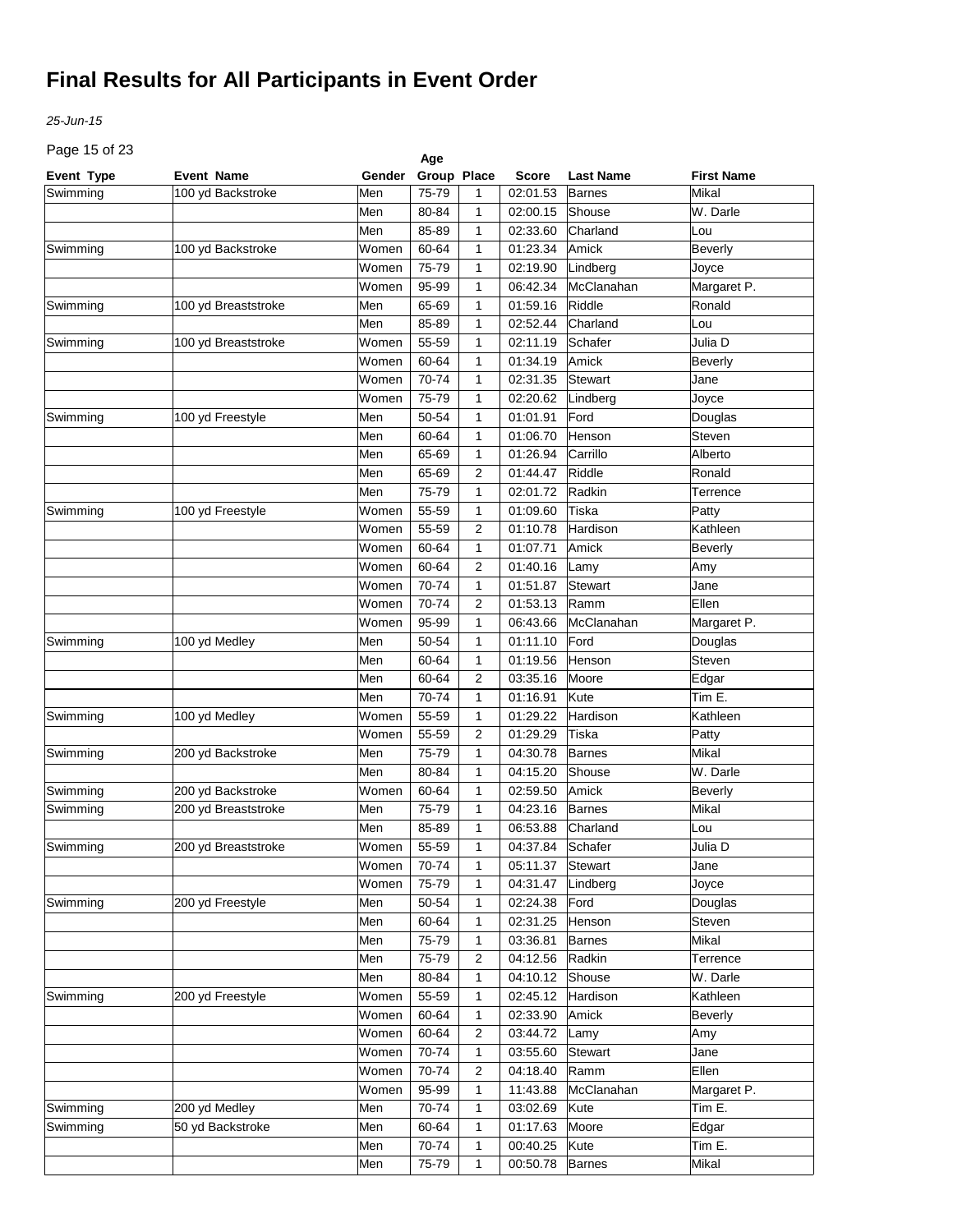*25-Jun-15*

Page 16 of 23

| Page 16 or 23       |                    |        | Age         |                |               |                  |                   |
|---------------------|--------------------|--------|-------------|----------------|---------------|------------------|-------------------|
| <b>Event Type</b>   | <b>Event Name</b>  | Gender | Group Place |                | <b>Score</b>  | <b>Last Name</b> | <b>First Name</b> |
|                     |                    | Men    | 85-89       | 1              | 01:08.60      | Charland         | Lou               |
| Swimming            | 50 yd Backstroke   | Women  | 55-59       | 1              | 00:40.00      | Tiska            | Patty             |
|                     |                    | Women  | 55-59       | $\overline{2}$ | 00:41.22      | Hardison         | Kathleen          |
|                     |                    | Women  | 60-64       | 1              | 00:37.35      | Amick            | <b>Beverly</b>    |
|                     |                    | Women  | 70-74       | 1              | 01:04.60      | Ramm             | Ellen             |
|                     |                    | Women  | 75-79       | 1              | 00:59.57      | Lindberg         | Joyce             |
| Swimming            | 50 yd Breaststroke | Men    | 60-64       | 1              | 01:54.65      | Moore            | Edgar             |
|                     |                    | Men    | 65-69       | 1              | 00:50.96      | Riddle           | Ronald            |
|                     |                    | Men    | 70-74       | 1              | 00:42.30      | Kute             | Tim E.            |
|                     |                    | Men    | 85-89       | 1              | 01:08.47      | Charland         | Lou               |
| Swimming            | 50 yd Breaststroke | Women  | 55-59       | 1              | 00:49.62      | Hardison         | Kathleen          |
|                     |                    | Women  | 55-59       | 2              | 00:59.28      | Schafer          | Julia D           |
|                     |                    | Women  | 65-69       | 1              | 01:16.90      | Bogunia          | Chistina          |
|                     |                    | Women  | 70-74       | 1              | 01:03.75      | Stewart          | Jane              |
|                     |                    | Women  | 75-79       | 1              | 00:55.59      | Lindberg         | Joyce             |
| Swimming            | 50 yd Butterfly    | Men    | 50-54       | 1              | 00:29.91      | Ford             | Douglas           |
|                     |                    | Men    | 60-64       | 1              | 00:37.22      | Henson           | Steven            |
| Swimming            | 50 yd Butterfly    | Women  | 55-59       | 1              | 00:36.75      | Tiska            | Patty             |
| Swimming            | 50 yd Freestyle    | Men    | 50-54       | 1              | 00:26.72      | Ford             | Douglas           |
|                     |                    | Men    | 60-64       | 1              | 00:29.28      | Henson           | Steven            |
|                     |                    | Men    | 60-64       | 2              | 01:23.87      | Moore            | Edgar             |
|                     |                    | Men    | 65-69       | 1              | 00:36.00      | Carrillo         | Alberto           |
|                     |                    | Men    | 65-69       | $\overline{2}$ | 00:49.31      | Riddle           | Ronald            |
|                     |                    | Men    | 70-74       | 1              | 00:30.88      | Kute             | Tim E.            |
|                     |                    | Men    | 75-79       | 1              | 00:54.65      | Radkin           | Terrence          |
| Swimming            | 50 yd Freestyle    | Women  | 55-59       | 1              | 00:30.50      | Tiska            | Patty             |
|                     |                    | Women  | 55-59       | $\overline{2}$ | 00:30.65      | Hardison         | Kathleen          |
|                     |                    | Women  | 60-64       | 1              | 00:44.59      |                  | Amy               |
|                     |                    | Women  | 65-69       | 1              | 00:52.63      | Lamy             | Elizabeth         |
|                     |                    | Women  | 65-69       |                | 00:55.25      | Lamphear         | Chistina          |
|                     |                    | Women  | 70-74       | 2              | 00:49.10      | Bogunia          | Ellen             |
|                     |                    |        |             | 1              |               | Ramm             |                   |
|                     |                    | Women  | 75-79       | 1              | 00:51.69      | Lindberg         | Joyce             |
|                     |                    | Women  | 95-99       | 1              | 02:48.10      | McClanahan       | Margaret P.       |
| Swimming            | 500 yd Freestyle   | Men    | 50-54       | 1              | 06:33.50      | Ford             | Douglas           |
|                     |                    | Men    | 60-64       | $\mathbf{1}$   | 06:54.66      | Henson           | Steven            |
|                     |                    | Men    | 70-74       | $\mathbf{1}$   | 07:07.25 Kute |                  | Tim E.            |
|                     |                    | Men    | 75-79       | $\mathbf{1}$   | 10:29.00      | <b>Barnes</b>    | Mikal             |
| Swimming            | 500 yd Freestyle   | Women  | 60-64       | 1              | 09:20.00      | Lamy             | Amy               |
|                     |                    | Women  | 70-74       | 1              | 10:35.22      | <b>Stewart</b>   | Jane              |
| <b>Table Tennis</b> | <b>Doubles</b>     | Men    | 55-59       | 1              | Na            | Sanford          | Mark              |
|                     |                    | Men    | 55-59       | 1              | Na            | Robinson         | Clarence          |
|                     |                    | Men    | 60-64       | 1              | Na            | Fenstermaker     | Ken R.            |
|                     |                    | Men    | 60-64       | 1              | Na            | Combs            | David             |
|                     |                    | Men    | 65-69       | 1              | Na            | Wilkins Jr.      | Franklin B        |
|                     |                    | Men    | 65-69       | 1              | Na            | <b>Brantley</b>  | James S.          |
|                     |                    | Men    | 70-74       | 1              | Na            | <b>McCauley</b>  | Roger             |
|                     |                    | Men    | 70-74       | 1              | Na            | Siwinski         | Paul              |
|                     |                    | Men    | 75-79       | 1              | Na            | Palas            | Fred              |
|                     |                    | Men    | 75-79       | 1              | Na            | Cutbill          | Sidney            |
|                     |                    | Men    | 75-79       | 2              | Na            | Schehr           | Raymond           |
|                     |                    | Men    | 75-79       | 2              | Na            | Parrish          | Harry             |
| <b>Table Tennis</b> | <b>Doubles</b>     | Women  | 55-59       | 1              | Na            | Motsinger        | Debbie            |
|                     |                    | Women  | 55-59       | 1              | Na            | Newsome          | Melanie           |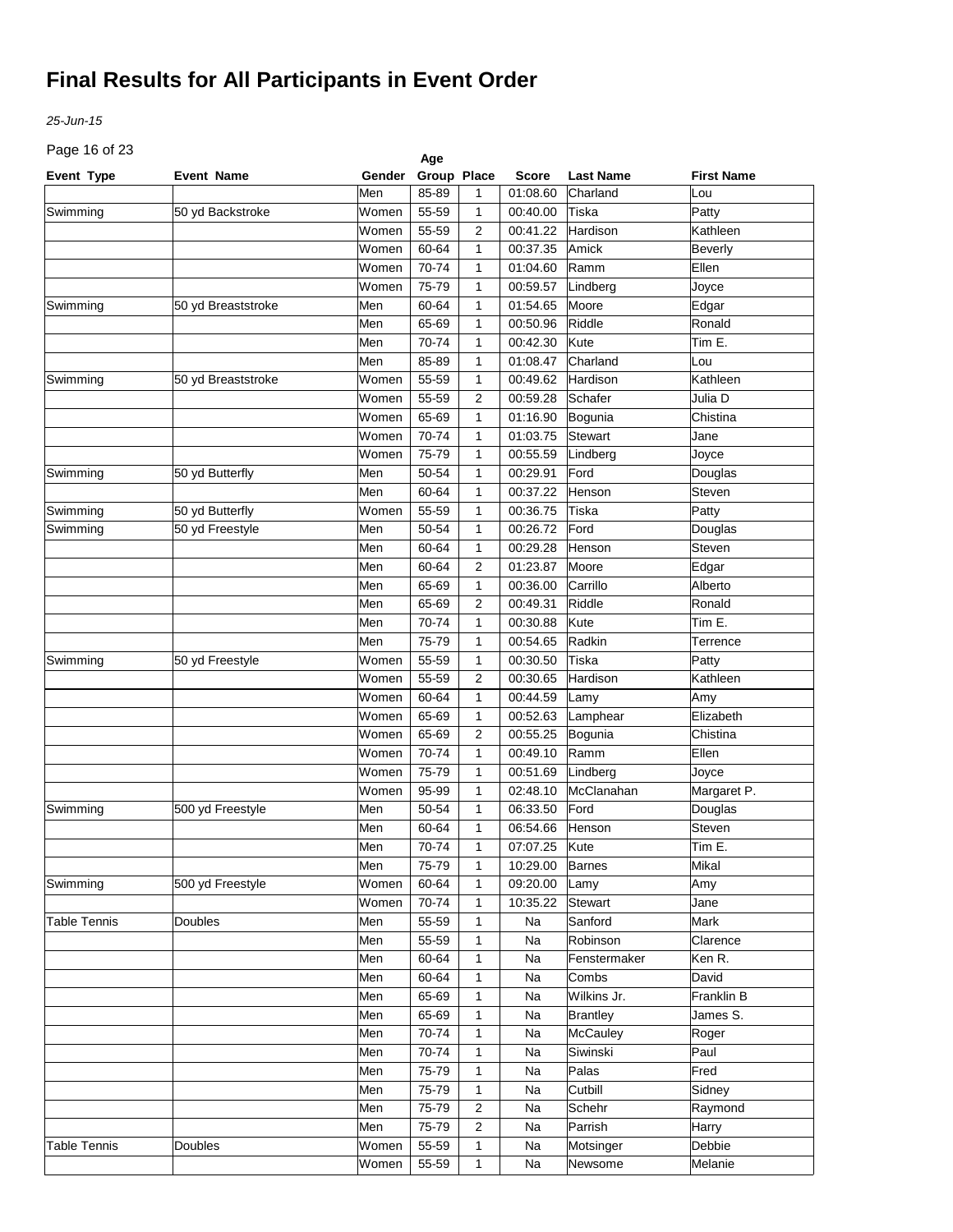*25-Jun-15*

Page 17 of 23

| Page 17 or 23       |                      |             | Age         |              |              |                  |                   |
|---------------------|----------------------|-------------|-------------|--------------|--------------|------------------|-------------------|
| Event Type          | <b>Event Name</b>    | Gender      | Group Place |              | <b>Score</b> | <b>Last Name</b> | <b>First Name</b> |
|                     |                      | Women       | 65-69       | 1            | Na           | Chunn            | Phyllis (Kay)     |
|                     |                      | Women       | 65-69       | 1            | Na           | Ingram           | Heide             |
| <b>Table Tennis</b> | <b>Mixed Doubles</b> | Women       | 55-59       | 1            | Na           | Newsome          | Melanie           |
|                     |                      | Men         | 55-59       | 1            | Na           | Sanford          | Mark              |
|                     |                      | Women       | 55-59       | 2            | Na           | Motsinger        | Debbie            |
|                     |                      | Men         | 55-59       | 2            | Na           | Motsinger        | Jerry             |
|                     |                      | Men         | 55-59       | 3            | Na           | Robinson         | Clarence          |
|                     |                      | Women       | 55-59       | 3            | Na           | Ellinger         | Christina         |
|                     |                      | Women       | 65-69       | 1            | Na           | Ingram           | Heide             |
|                     |                      | Men         | 65-69       | 1            | Na           | <b>McCauley</b>  | Roger             |
|                     |                      | Men         | 70-74       | 1            | Na           | Pfefferkorn      | Jim               |
|                     |                      | Women       | 70-74       | 1            | Na           | Chunn            | Phyllis (Kay)     |
|                     |                      | Men         | 80-84       | 1            | Na           | Stockton         | Richard           |
|                     |                      | Women       | 80-84       | 1            | Na           | Lambeth          | Emily             |
| <b>Table Tennis</b> | Singles              | Men         | 55-59       | 1            | Na           | Sanford          | Mark              |
|                     |                      | Men         | 55-59       | 2            | Na           | Robinson         | Clarence          |
|                     |                      | Men         | 60-64       | $\mathbf{1}$ | Na           | Fenstermaker     | Ken R.            |
|                     |                      | Men         | 60-64       | 2            | Na           | Motsinger        | Jerry             |
|                     |                      | Men         | 65-69       | $\mathbf{1}$ | Na           | Brantley         | James S.          |
|                     |                      | Men         | 65-69       | 2            | Na           | Combs            | David             |
|                     |                      | Men         | 65-69       | 3            | Na           | Valenzuela       | John              |
|                     |                      | Men         | 70-74       | $\mathbf{1}$ | Na           | Sawyer           | Mack              |
|                     |                      | Men         | 70-74       | 2            | Na           | <b>McCauley</b>  | Roger             |
|                     |                      | Men         | 75-79       | $\mathbf{1}$ | Na           | Parrish          | Harry             |
|                     |                      | Men         | 75-79       | 2            | Na           | Cutbill          | Sidney            |
|                     |                      | Men         | 80-84       | $\mathbf{1}$ | Na           | Palas            | Fred              |
|                     |                      | Men         | 80-84       | 2            | Na           | Schehr           | Raymond           |
|                     |                      | Men         | 85-89       | $\mathbf{1}$ | Na           | Hauser           | Fred              |
| <b>Table Tennis</b> |                      | Women       | 55-59       | 1            | Na           | Motsinger        | Debbie            |
|                     | Singles              | Women       | 55-59       | 2            |              |                  | Melanie           |
|                     |                      |             |             |              | Na           | Newsome          |                   |
|                     |                      | Women       | 60-64       | 1            | Na           | Ellinger         | Christina         |
|                     |                      | Women       | 65-69       | 1            | Na           | Ingram           | Heide             |
|                     |                      | Women       | 75-79       | 1            | Na           | Chunn            | Phyllis (Kay)     |
|                     |                      | Women       | 80-84       | 1            | Na           | Lambeth          | Emily             |
| Tennis              | Doubles              | Women       | 50-54       | 1            | Na           | Phillips         | Laura             |
|                     |                      | Women 50-54 |             | $\mathbf{1}$ | Na           | Wall             | Tammy             |
|                     |                      | Women       | 55-59       | 1            | Na           | Motsinger        | Debbie            |
|                     |                      | Women       | 55-59       | $\mathbf{1}$ | Na           | Newsome          | Melanie           |
|                     |                      | Women       | 70-74       | $\mathbf{1}$ | Na           | Cranford         | Peggy             |
|                     |                      | Women       | 70-74       | $\mathbf{1}$ | Na           | Shelton          | Linda             |
| Tennis              | <b>Mixed Doubles</b> | Men         | 50-54       | $\mathbf{1}$ | Na           | Massengale       | Les               |
|                     |                      | Women       | 50-54       | $\mathbf{1}$ | Na           | Phillips         | Laura             |
|                     |                      | Men         | 55-59       | $\mathbf{1}$ | Na           | DeZellar         | Dave              |
|                     |                      | Women       | 55-59       | $\mathbf{1}$ | Na           | DeZellar         | Mary              |
| Tennis              | Singles              | Women       | 55-59       | $\mathbf{1}$ | Na           | Motsinger        | Debbie            |
|                     |                      | Women       | 55-59       | 2            | Na           | Newsome          | Melanie           |
|                     |                      | Women       | 75-79       | 1            | Na           | Chunn            | Phyllis (Kay)     |
| Track               | 100 M Dash           | Men         | 65-69       | 1            | 00:15.13     | Singleton Jr.    | John              |
|                     |                      | Men         | 70-74       | 1            | 00:14.63     | Hopkins, Jr.     | Johnie B          |
|                     |                      | Men         | 70-74       | 2            | 00:14.97     | Blackburn        | James             |
|                     |                      | Men         | 70-74       | 3            | 00:18.38     | Everhart         | Jerry             |
|                     |                      | Men         | 75-79       | 1            | 00:21.56     | <b>Ivey</b>      | Eutice            |
|                     |                      | Men         | 75-79       | 2            | 00:24.53     | Parrish          | Harry             |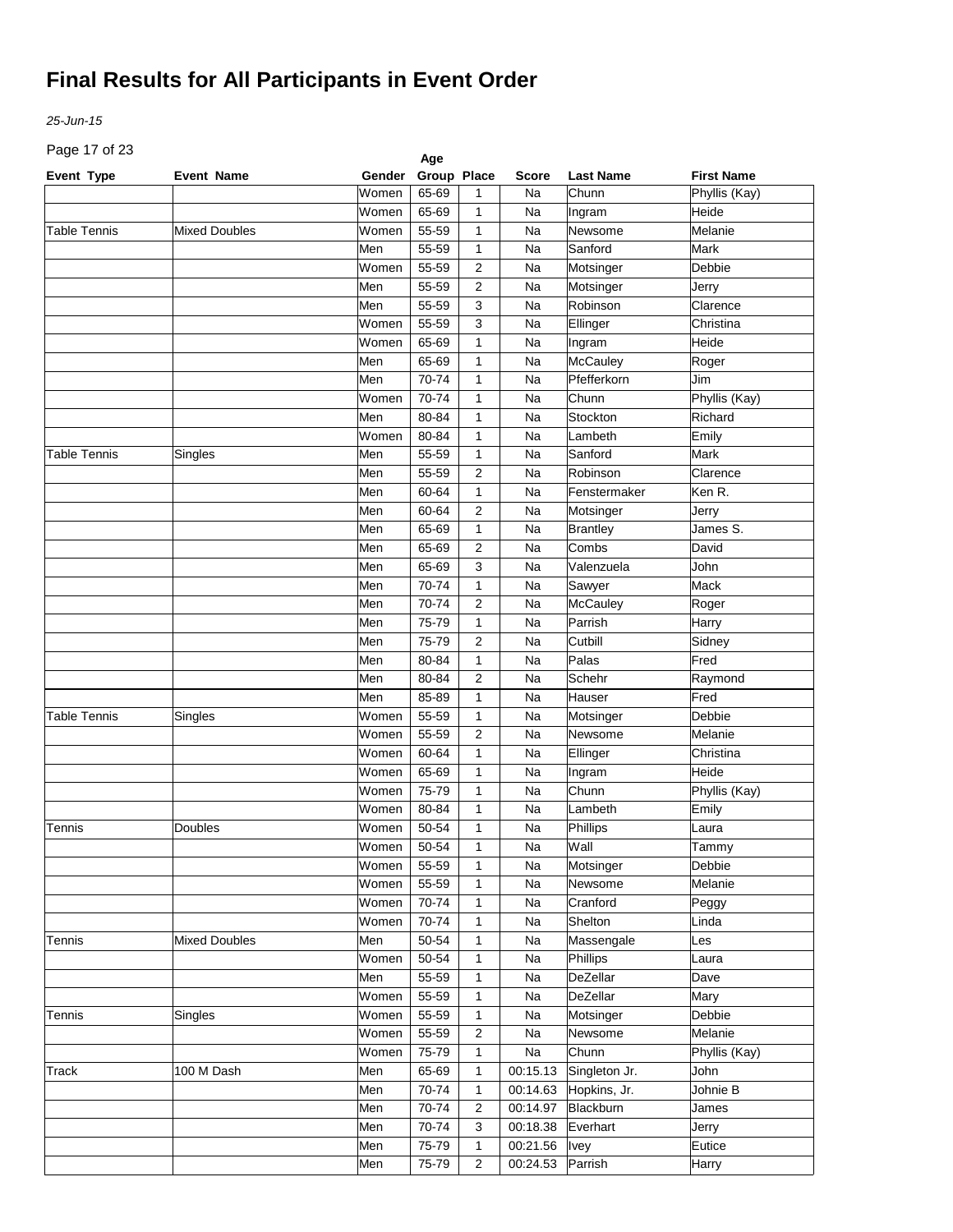*25-Jun-15*

Page 18 of 23

| Event Type<br>Group Place<br>Gender<br><b>Score</b><br><b>Last Name</b><br><b>Event Name</b> | <b>First Name</b> |
|----------------------------------------------------------------------------------------------|-------------------|
|                                                                                              |                   |
| 75-79<br>McElroy<br>Men<br>00:25.00<br>3                                                     | Paul              |
| Men<br>80-84<br>1<br>00:18.15<br>Gramley                                                     | William           |
| Men<br>80-84<br>$\overline{2}$<br>00:21.28<br>Page                                           | Craven            |
| Men<br>85-89<br>00:21.85<br>1<br>Hauser                                                      | Fred              |
| Women<br>65-69<br>Track<br>100 M Dash<br>1<br>00:20.60<br><b>Bruce</b>                       | Levora            |
| Women<br>75-79<br>1<br>00:33.31<br>Grantham                                                  | Roberta           |
| Men<br>Track<br>1500 M Race Walk<br>65-69<br>1<br>09:30.53<br>Hibschweiler                   | Robert            |
| Men<br>65-69<br>2<br>09:54.00<br>Slechta                                                     | Stephen           |
| Men<br>65-69<br>3<br>12:03.00<br>Dawes                                                       | Alan              |
| Men<br>75-79<br>1<br>13:46.47<br><b>Barnes</b>                                               | Mikal             |
| Men<br>80-84<br>1<br>11:39.20<br>Gramley                                                     | William           |
| Men<br>85-89<br>1<br>13:09.00<br>Singh                                                       | Madho             |
| Women<br>65-69<br>Jenks<br>1500 M Race Walk<br>1<br>10:54.00<br>Track                        | Carmina (Peggy)   |
| 80-84<br>Women<br>1<br>11:16.63<br>Allgood                                                   | <b>Betty</b>      |
| 1500 M Run<br>Men<br>70-74<br>Hopkins, Jr.<br>1<br>08:13.81<br>Track                         | Johnie B          |
| Men<br>75-79<br>1<br>10:18.38<br>McElroy                                                     | Paul              |
| 200 M Dash<br>Men<br>00:35.12<br><b>Besse</b><br>Track<br>60-64<br>1                         | Dan               |
| Men<br>65-69<br>$\mathbf{1}$<br>00:37.60<br>Singleton Jr.                                    | John              |
| Men<br>65-69<br>00:41.69<br>Noda<br>2                                                        | Albert            |
| Men<br>70-74<br>Hopkins, Jr.<br>$\mathbf{1}$<br>00:37.43                                     | Johnie B          |
| Men<br>70-74<br>00:42.35<br>Blackburn<br>2                                                   | James             |
| Men<br>70-74<br>3<br>00:56.75<br>Everhart                                                    | Jerry             |
| Men<br>75-79<br>$\mathbf{1}$<br>01:04.19<br>Ivey                                             | Eutice            |
| Men<br>75-79<br>$\overline{2}$<br>01:07.97<br>Parrish                                        | Harry             |
| Men<br>80-84<br>1<br>Page<br>01:01.10                                                        | Craven            |
| Men<br>85-89<br>1<br>01:06.47<br>Hauser                                                      | Fred              |
| Women<br>65-69<br>00:56.16<br><b>Bruce</b><br>Track<br>1                                     | Levora            |
| 200 M Dash<br>Women<br>75-79<br>01:14.82<br>1                                                | Roberta           |
| Grantham<br>Men<br>01:41.13<br>Noda                                                          | Albert            |
| Track<br>400 M Dash<br>65-69<br>$\mathbf{1}$                                                 |                   |
| Men<br>65-69<br>2<br>01:41.19<br>Singleton Jr.                                               | <b>John</b>       |
| Men<br>70-74<br>1<br>01:38.62<br>Hopkins, Jr.                                                | Johnie B          |
| 5K Race Walk<br>Men<br>34:16.00<br>Hibschweiler<br>Track<br>65-69<br>$\mathbf{1}$            | Robert            |
| Men<br>$\overline{2}$<br>Slechta<br>65-69<br>36:30.00                                        | Stephen           |
| Men<br>80-84<br>42:21.00<br>1<br>Gramley                                                     | William           |
| 85-89<br>Men<br>$\mathbf{1}$<br>46:16.00<br>Singh                                            | Madho             |
| Women<br>37:03.00<br>Jenks<br>Track<br>5K Race Walk<br>65-69<br>$\mathbf{1}$                 | Carmina (Peggy)   |
| Women<br>70-74<br>$\mathbf{1}$<br>43:49.00<br>Jones                                          | Theresa           |
| Women<br>80-84<br>38:45.00<br>1<br>Allgood                                                   | <b>Betty</b>      |
| <b>Track</b><br>5K Run<br>Men<br>65-69<br>1<br>27:18.12<br>Carrillo                          | Alberto           |
| Men<br>70-74<br>1<br>Hopkins, Jr.<br>28:50.14                                                | Johnie B          |
| Men<br>75-79<br>1<br>36:57.20<br>McElroy                                                     | Paul              |
| 5K Run<br>Women<br>50-54<br>31:19.52<br>Barnhill<br>Track<br>1                               | Kathylyn          |
| Women<br>55-59<br>1<br>27:04.30<br>Henson                                                    | Callista          |
| Women<br>65-69<br>1<br>27:31.19<br>Carrillo                                                  | Patricia          |
| Track<br>800 M Run<br>Men<br>60-64<br>1<br>03:08.00<br><b>Besse</b>                          | Dan               |
| Men<br>75-79<br>1<br>05:00.12<br>McElroy                                                     | Paul              |
| Track<br>800 M Run<br>Women<br>55-59<br>1<br>03:54.00<br>Henson                              | Callista          |
| <b>Basket Weaving</b><br>Heritage Arts                                                       |                   |
| Nantucket Lighthouse Basket<br>Women<br>85-89<br>1<br>Frazier<br>na                          | Betty             |
| Unnamed<br>Women<br>65-69<br>Winters<br>na                                                   | Ann               |
| Crocheting<br>Heritage Arts                                                                  |                   |
| Collins<br>Afghan<br>Women<br>3<br>75-79<br>na                                               | Annette           |
| <b>Baby Blanket</b><br>Women<br>55-59<br>Mayes<br>na                                         | <b>Brenda</b>     |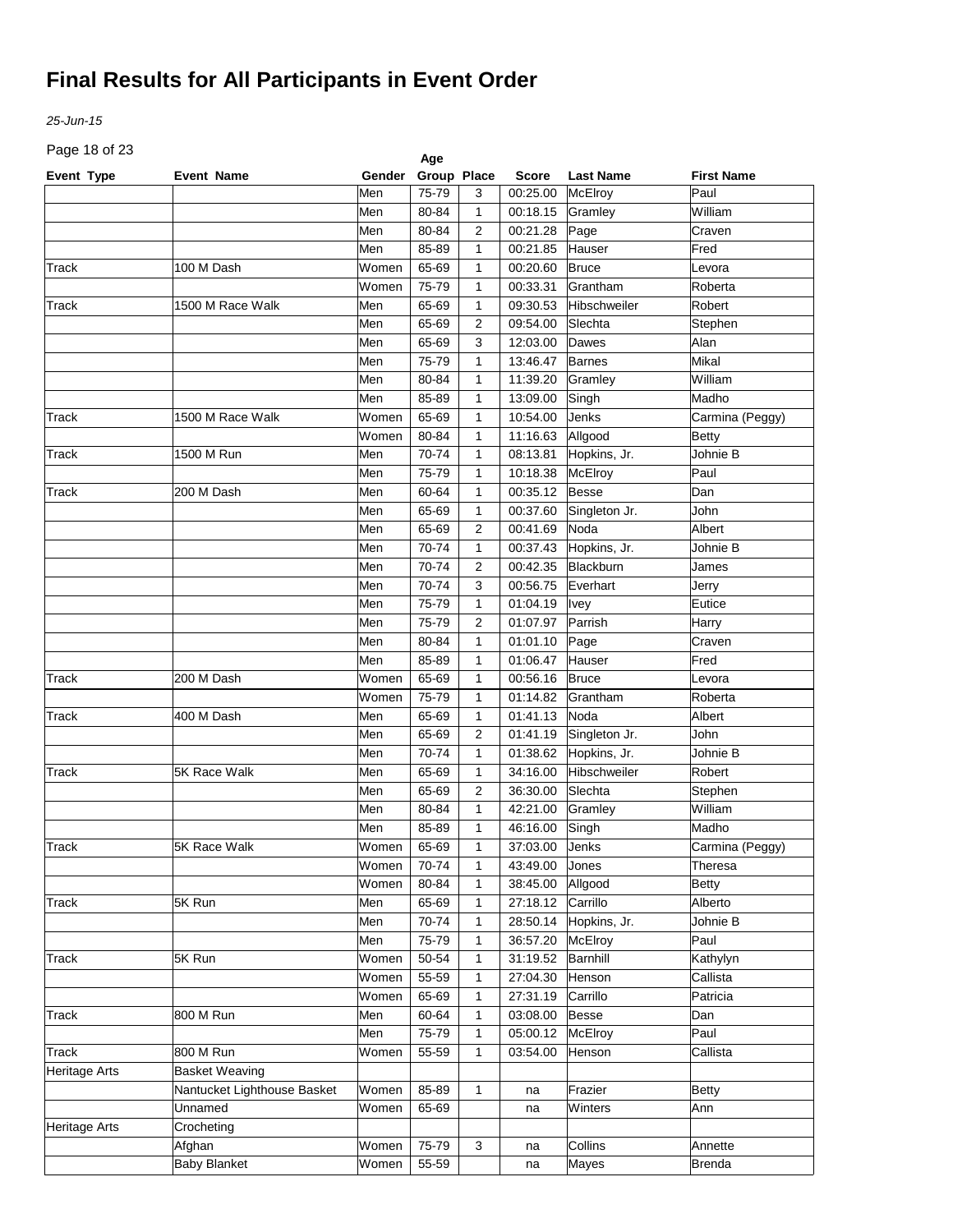*25-Jun-15*

Page 19 of 23

| Page 19 of 23<br>Age |                                      |        |             |                |       |                  |                   |  |
|----------------------|--------------------------------------|--------|-------------|----------------|-------|------------------|-------------------|--|
| <b>Event Type</b>    | Event Name                           | Gender | Group Place |                | Score | <b>Last Name</b> | <b>First Name</b> |  |
|                      | <b>Bag Lady</b>                      | Women  | 70-74       |                | na    | Graham           | Margaret          |  |
|                      | Shawl                                | Women  | 70-74       | 2              | na    | Edwards          | Sadie             |  |
|                      | Shawl, Hat And Scarve                | Women  | 75-79       | 1              | na    | Collins          | Annette           |  |
| Heritage Arts        | Jewelry                              |        |             |                |       |                  |                   |  |
|                      | Hat It Tude                          | Women  | 85-89       | 2              | na    | <b>Brooks</b>    | Sarah             |  |
|                      | Jewelery                             | Women  | 75-79       | 3              | na    | Hines            | <b>Dollie</b>     |  |
|                      | Jewelry                              | Women  | 70-74       |                | na    | Vaughn           | Luci              |  |
|                      | Repurposed Antique Cutlery           | Women  | 60-64       | 1              | na    | Davis            | <b>Betty</b>      |  |
| Heritage Arts        | Knitting                             |        |             |                |       |                  |                   |  |
|                      | Cabb Wrap                            | Women  | 70-74       | 1              | na    | Graham           | Margaret          |  |
|                      | Unnamed                              | Women  | 65-69       |                | na    | Winters          | Ann               |  |
| Heritage Arts        | Needlework                           |        |             |                |       |                  |                   |  |
|                      | Needlework                           | Women  | 65-69       | 1              | na    | Ruff             | Judith            |  |
| Heritage Arts        | Quilting                             |        |             |                |       |                  |                   |  |
|                      | Lap Quilt                            | Women  | 70-74       | 1              | na    | Siwinski         | Ann               |  |
|                      | Lone Star                            | Women  | 70-74       | 2              | na    | Siwinski         | Ann               |  |
|                      | Quilt                                | Women  | 80-84       | 3              | na    | Saleem           | Amatullah         |  |
| Heritage Arts        | Rug Braided, Hooked, Woven           |        |             |                |       |                  |                   |  |
|                      | Rag Rug                              | Women  | 70-74       | $\mathbf{1}$   | na    | Edwards          | Sadie             |  |
| Heritage Arts        | <b>Stained Glass</b>                 |        |             |                |       |                  |                   |  |
|                      | <b>Fused Glass</b>                   | Women  | 65-69       | 1              | na    | George           | Clarice           |  |
|                      | <b>Stained Glass</b>                 | Men    | 55-59       |                | na    | <b>McNally</b>   | Aubrey            |  |
| Heritage Arts        | <b>Tole/Decorative Painting</b>      |        |             |                |       |                  |                   |  |
|                      | Ladies Purse Hand Painted Orig Women |        | 80-84       | 1              | na    | Bess             | Alice             |  |
| <b>Heritage Arts</b> | Wall Hanging-Local                   |        |             |                |       |                  |                   |  |
|                      | <b>Mexican Start</b>                 | Women  | 70-74       | 1              | na    | Siwinski         | Ann               |  |
|                      | The Yin And Yang                     | Women  | 75-79       | 2              | na    | Land             | Marlene           |  |
| Heritage Arts        | Woodcarving                          |        |             |                |       |                  |                   |  |
|                      | Goldfinch                            | Men    | 70-74       | 1              | na    | Gibson           | Robert            |  |
| Heritage Arts        | Woodturning                          |        |             |                |       |                  |                   |  |
|                      | Woodturning                          | Men    | 55-59       |                | na    | <b>McNally</b>   | Aubrey            |  |
| <b>Heritage Arts</b> | Woodworking                          |        |             |                |       |                  |                   |  |
|                      | Woodworking                          | Men    | 55-59       |                | na    | McNally          | Aubrey            |  |
| <b>Literary Arts</b> | Essay                                |        |             |                |       |                  |                   |  |
|                      | From The Heart Land Of Man           | Women  | 75-79       |                | na    | Moseley          | Shirley           |  |
|                      | It's In The Air                      | Men    | 80-84       | $\overline{c}$ | na    | Gramley          | William           |  |
|                      | Sometimes Failing                    | Women  | 85-89       | 3              | na    | Crockett         | Jessie Lourine    |  |
|                      | Thomas Day, Master                   | Women  | 65-69       | 1              | na    | Holcomb-Pack     | Judie             |  |
| <b>Literary Arts</b> | Favorite Memory-Local                |        |             |                |       |                  |                   |  |
|                      | Basketball                           | Men    | 80-84       | 3              | na    | Gramley          | William           |  |
|                      | Crystal Ball                         | Women  | 75-79       | 1              | na    | Collins          | Annette           |  |
|                      | Mother                               | Women  | 65-69       | 2              | na    | Ruff             | Judith            |  |
| <b>Literary Arts</b> | Life Experience                      |        |             |                |       |                  |                   |  |
|                      | A Life For All The Seasos            | Men    | 70-74       | 4              | na    | Swanson          | Charles           |  |
|                      | A Mom Survives: Living               | Women  | 70-74       | 3              | na    | Charland         | Dennie            |  |
|                      | After The Cook Went Home             | Women  | 70-74       |                | na    | Jenkins          | Anne              |  |
|                      | Hazel                                | Women  | 65-69       | $\overline{c}$ | na    | Ruff             | Judith            |  |
|                      | Hello, Friend                        | Men    | 65-69       |                | na    | Slechta          | Stephen           |  |
|                      | Life Experience.                     | Women  | 60-64       |                | na    | Hargraves        | Mary              |  |
|                      | Life Experiences                     | Men    | 65-69       |                | na    | Addis            | Keith             |  |
|                      | Life With Dad And Mom                | Men    | 80-84       |                | na    | Gramley          | William           |  |
|                      | Robin's Life Experiences             | Women  | 50-54       |                | na    | Hurdle           | Robin             |  |
|                      | The Bamboo Fort                      | Women  | 75-79       | 1              | na    | Collins          | Annette           |  |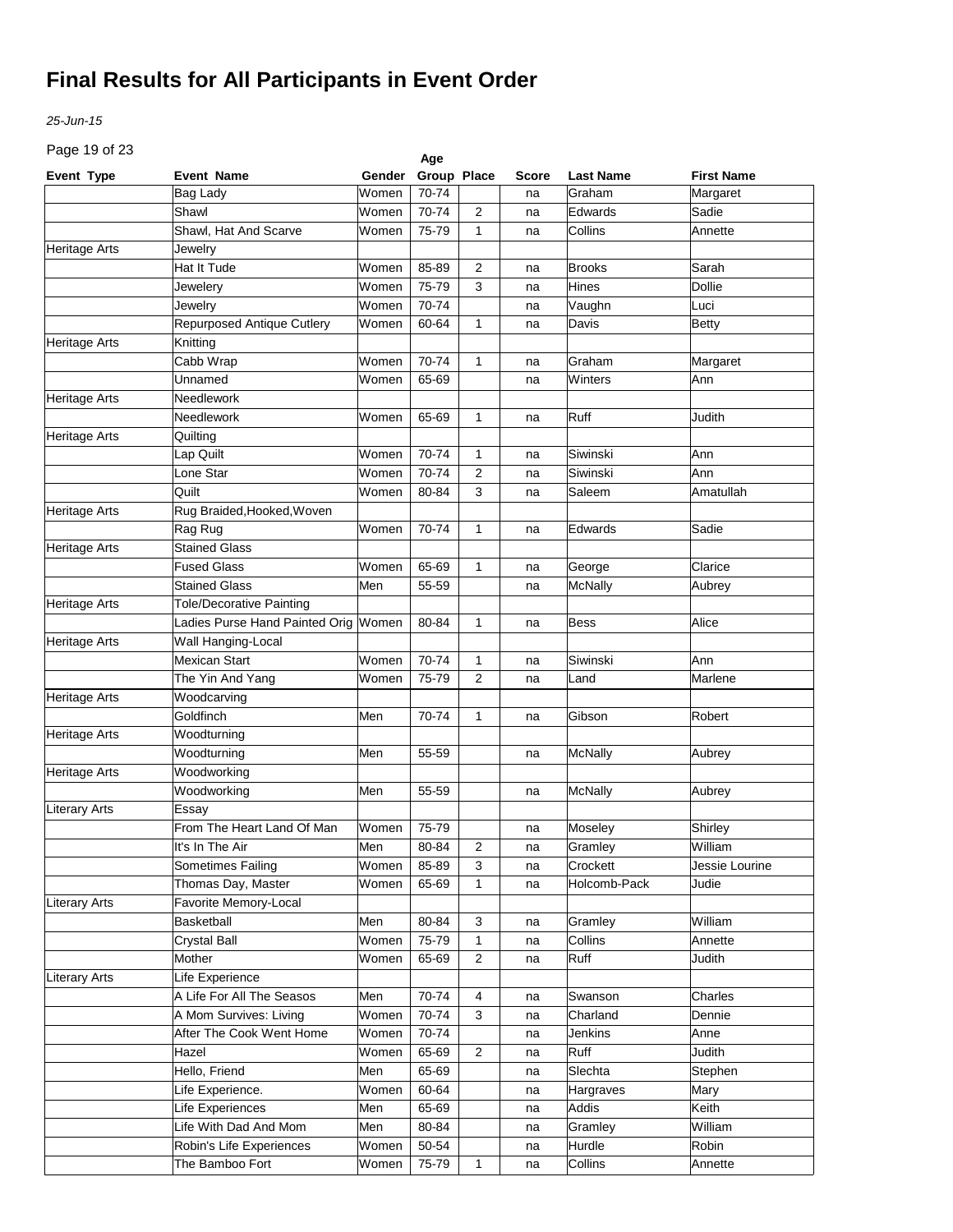*25-Jun-15*

Page 20 of 23

| Page 20 or 23        |                                 |        | Age         |              |              |                    |                   |
|----------------------|---------------------------------|--------|-------------|--------------|--------------|--------------------|-------------------|
| <b>Event Type</b>    | <b>Event Name</b>               | Gender | Group Place |              | <b>Score</b> | <b>Last Name</b>   | <b>First Name</b> |
|                      | The Bent Spoon                  | Women  | 80-84       |              | na           | Bess               | Alice             |
| <b>Literary Arts</b> | Poetry                          |        |             |              |              |                    |                   |
|                      | A Spark, A Flame, A Fire        | Women  | 85-89       |              | na           | Crockett           | Jessie Lourine    |
|                      | <b>Across The River</b>         | Men    | 75-79       |              | na           | Pfefferkorn        | William           |
|                      | <b>Broken Girls</b>             | Women  | 50-54       |              | na           | Nelson             | Darletris         |
|                      | <b>Fading Colors</b>            | Women  | 80-84       |              | na           | Saleem             | Amatullah         |
|                      | Go Heels                        | Men    | 65-69       |              | na           | Slechta            | Stephen           |
|                      | Am Somebody Special             | Women  | 75-79       |              | na           | Moseley            | Shirley           |
|                      | Life Chapters                   | Women  | 65-69       |              | na           | Ruff               | Judith            |
|                      | My Stuff                        | Women  | 80-84       | 3            | na           | Saleem             | Amatullah         |
|                      | Robert's Poem                   | Men    | 70-74       |              | na           | Gibson             | Robert            |
|                      | The Dreamer                     | Women  | 75-79       | 2            | na           | Collins            | Annette           |
|                      | The Silk Road Ensemble          | Men    | 80-84       |              | na           | Gramley            | William           |
|                      | Verbal/Mental                   | Women  | 55-59       |              | na           | Mayes              | Brenda            |
|                      | When The End Is Near            | Men    | 50-54       |              | na           | Williams           | Ronald            |
|                      | You Played Me Like A Song       | Women  | 65-69       | 1            | na           | Holcomb-Pack       | Judie             |
| <b>Literary Arts</b> | Short Story                     |        |             |              |              |                    |                   |
|                      | If Only                         | Women  | 70-74       | 2            | na           | Bodenhamer         | Jane              |
|                      | Love Tokens                     | Women  | 65-69       | 1            | na           | Holcomb-Pack       | Judie             |
|                      | <b>Short Story</b>              | Women  | 75-79       |              | na           | Collins            | Annette           |
|                      | <b>Tonsilectomy Oops</b>        | Women  | 70-74       | 3            | na           | Revels             | Judy              |
| Performing Arts      | Cheerleaders-Large Group        |        |             |              |              |                    |                   |
|                      | <b>Piedmont Cheering Hearts</b> | Women  | 80-84       | 2            | na           | Benge              | <b>Barbara</b>    |
|                      | <b>Piedmont Cheering Hearts</b> | Women  | 70-74       | 2            | na           | Bodenhamer         | Jane              |
|                      | <b>Piedmont Cheering Hearts</b> | Women  | 75-79       | 2            | na           | Cox                | Nancy             |
|                      | <b>Piedmont Cheering Hearts</b> | Women  | 70-74       | 2            | na           | Crosby             | Chrystal          |
|                      | <b>Piedmont Cheering Hearts</b> | Women  | 70-74       | 2            | na           | <b>DiFaro</b>      | Joyce             |
|                      | <b>Piedmont Cheering Hearts</b> | Women  | 75-79       | 2            | na           | Grantham           | Roberta           |
|                      | <b>Piedmont Cheering Hearts</b> | Women  | 85-89       | 2            | na           | Hall               | Hortense          |
|                      | <b>Piedmont Cheering Hearts</b> | Women  | 70-74       | 2            | na           | Ray                | Faye              |
|                      | <b>Piedmont Cheering Hearts</b> | Women  | 70-74       | 2            | na           | Revels             | Judy              |
|                      | <b>Piedmont Cheering Hearts</b> | Women  | 55-59       | 2            | na           | Shamel             | Robin             |
|                      | <b>Piedmont Cheering Hearts</b> | Women  | 75-79       | 2            | na           | Vesitis            | Ghislaine         |
| Performing Arts      | Cheerleaders-Small Group        |        |             |              |              |                    |                   |
|                      | <b>BC Ladies</b>                | Women  | 65-69       | $\mathbf{1}$ | na           | Bardou             | Jane              |
|                      | LBC Ladies                      | Women  | 65-69       | $\mathbf{1}$ | na           | Cornatzer          | Glenda            |
|                      | ∟BC Ladies                      | Women  | 70-74       | $\mathbf{1}$ | na           | Humphrey           | Marilyn (Penny)   |
|                      | <b>BC Ladies</b>                | Women  | 65-69       | $\mathbf{1}$ | na           | Rogers             | Margaret          |
|                      | LBC Ladies                      | Women  | 70-74       | $\mathbf{1}$ | na           | Smith              | Mildred           |
|                      | LBC Ladies                      | Women  | 70-74       | $\mathbf{1}$ | na           | Stahl              | Mary Frances      |
|                      | LBC Ladies                      | Women  | 65-69       | 1            | na           | Surratt            | Pamela            |
|                      | LBC Ladies                      | Women  | 75-79       | 1            | na           | Tinga              | Mary              |
| Performing Arts      | Comedy/Drama-Small Group        |        |             |              |              |                    |                   |
|                      | Carmina Jenks                   | Women  | 90-94       | 1            | na           | <b>Braithwaite</b> | Doris             |
|                      | Carmina Jenks                   | Women  | 65-69       | 1            | na           | Jenks              | Carmina (Peggy)   |
|                      | Carmina Jenks                   | Women  | 60-64       | 1            | na           | Williams           | Gail              |
| Performing Arts      | Comedy/Drama-Solo               |        |             |              |              |                    |                   |
|                      | <b>Alice Bitting</b>            | Women  | 60-64       | 1            | na           | <b>Bitting</b>     | Alice             |
| Performing Arts      | Dance-Large Group               |        |             |              |              |                    |                   |
|                      | Snappy Tappers                  | Women  | 70-74       | 1            | na           | Cobler             | Valerie           |
|                      | Snappy Tappers                  | Women  | 65-69       | $\mathbf{1}$ | na           | Diamond            | Marlita           |
|                      | Snappy Tappers                  | Women  | 60-64       | 1            | na           | Kottlowski         | Tina              |
|                      | Snappy Tappers                  | Women  | 70-74       | 1            | na           | Pullium            | Ann               |
|                      |                                 |        |             |              |              |                    |                   |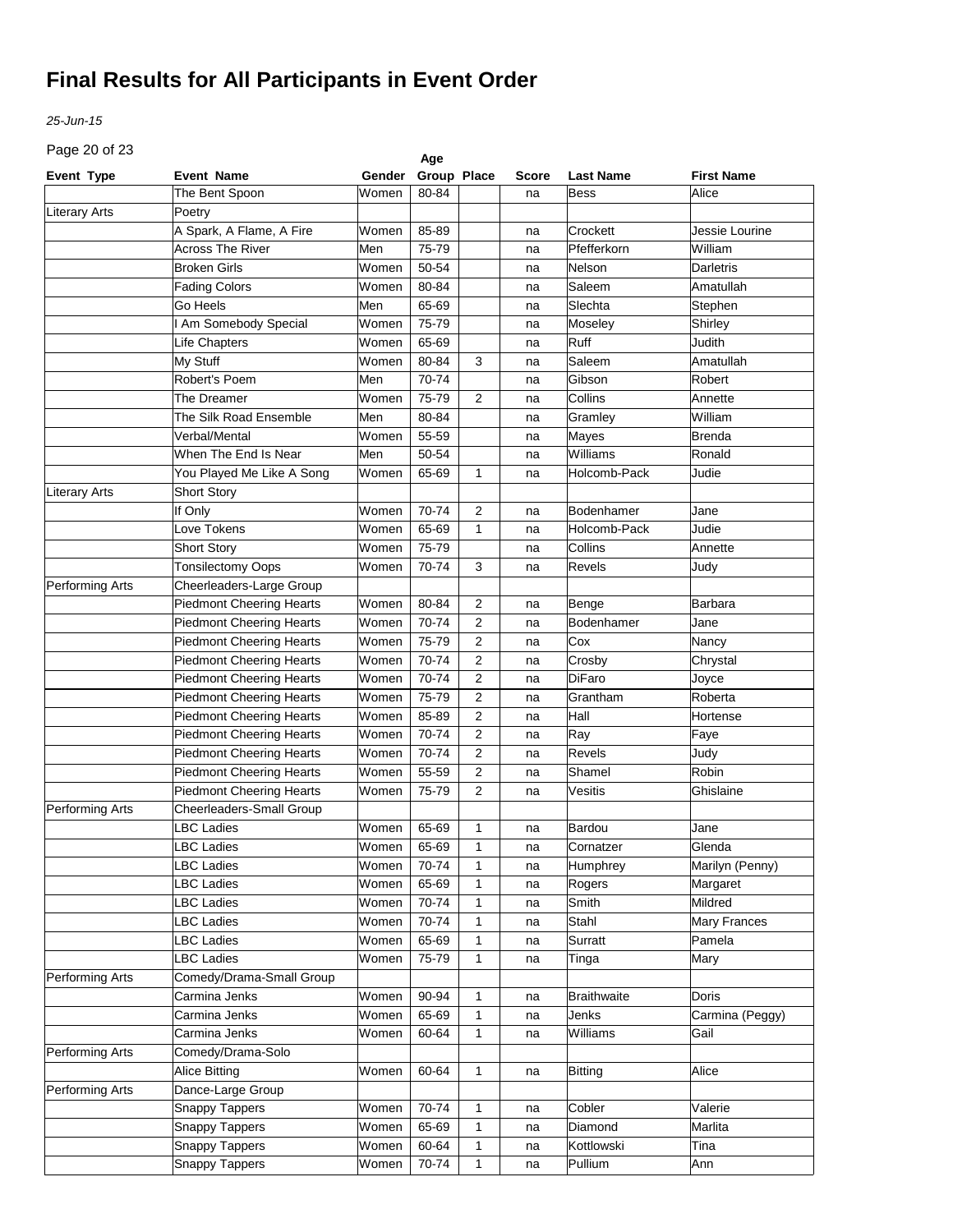*25-Jun-15*

Page 21 of 23

| Page 21 or 23      |                            |             | Age         |                |              |                    |                   |
|--------------------|----------------------------|-------------|-------------|----------------|--------------|--------------------|-------------------|
| <b>Event Type</b>  | <b>Event Name</b>          | Gender      | Group Place |                | <b>Score</b> | <b>Last Name</b>   | <b>First Name</b> |
|                    | <b>Snappy Tappers</b>      | Women       | 70-74       | 1              | na           | Rucker             | Kathy D           |
|                    | <b>Snappy Tappers</b>      | Women       | 65-69       | 1              | na           | Suskin             | Sharon            |
|                    | <b>Snappy Tappers</b>      | Women       | 70-74       | 1              | na           | Watts              | Ernestine         |
|                    | Winston Lake Tai Chi       | Women       | 80-84       |                | na           | Andrews            | Gwendolyn         |
|                    | Winston Lake Tai Chi       | Men         | 60-64       |                | na           | Andrews            | William           |
|                    | Winston Lake Tai Chi       | Women       | 75-79       |                | na           | <b>Benton</b>      | Earline           |
|                    | Winston Lake Tai Chi       | Women       | 75-79       |                | na           | Chambers           | Daisy             |
|                    | Winston Lake Tai Chi       | Men         | 80-84       |                | na           | Cooke              | Stuart            |
|                    | Winston Lake Tai Chi       | Men         | 90-94       |                | na           | Cooper             | Willie            |
|                    | Winston Lake Tai Chi       | Women       | 80-84       |                | na           | Elder              | Sarah J           |
|                    | Winston Lake Tai Chi       | Women       | 70-74       |                | na           | Glymph-Cooke       | Mittie            |
|                    | Winston Lake Tai Chi       | Women       | 75-79       |                | na           | Hash               | Betty             |
|                    | Winston Lake Tai Chi       | Men         | 70-74       |                | na           | Ingram             | James             |
|                    | Winston Lake Tai Chi       | Men         | 65-69       |                | na           | Jackson            | Douglas           |
|                    | Winston Lake Tai Chi       | Women       | 70-74       |                | na           | Jones              | Theresa           |
|                    | Winston Lake Tai Chi       | Women       | 70-74       |                | na           | Lynch              | Deatra            |
|                    | Winston Lake Tai Chi       | Men         | 65-69       |                | na           | <b>McCabe</b>      | James             |
|                    | Winston Lake Tai Chi       | Men         | 80-84       |                | na           | Miles              | Walter            |
|                    | Winston Lake Tai Chi       | Men         | 65-69       |                | na           | Tart               | Joseph            |
|                    | Winston Lake Tai Chi       | Women       | 70-74       |                | na           | Wilson             | Margaret E.       |
|                    | Winston Lake Tai Chi       | Women       | 65-69       |                | na           | Young              | Ruby              |
| Performing Arts    | Dance-Solo                 |             |             |                |              |                    |                   |
|                    | <b>Brenda Mayes</b>        | Women       | 55-59       | $\overline{2}$ | na           | Mayes              | <b>Brenda</b>     |
|                    | Julia Schafer              | Women       | 55-59       | 0              | na           | Schafer            | Julia D           |
|                    | <b>Shirley Moseley</b>     | Women       | 75-79       | 3              | na           | Moseley            | Shirley           |
| Performing Arts    | Instrumental-Solo          |             |             |                |              |                    |                   |
|                    | Mikal Barnes               | Men         | 75-79       | 1              | na           | <b>Barnes</b>      | Mikal             |
| Performing Arts    | Line Dancing-Large Group   |             |             |                |              |                    |                   |
|                    | Jazzy Ladies + One         | Women       | 55-59       | 1              | na           | <b>Bitting</b>     | Darlene           |
|                    | Jazzy Ladies + One         | Women       | 55-59       | 1              | na           | Gardner            | Elayne            |
|                    | Jazzy Ladies + One         | Men         | 65-69       | 1              | na           | Hairston           | Adam              |
|                    | Jazzy Ladies + One         | Women       | 55-59       | 1              | na           | Jones              | Paula             |
|                    | Jazzy Ladies + One         | Women       | 50-54       | 1              | na           | King               | Marcie            |
|                    | Jazzy Ladies + One         | Women       | 70-74       | 1              | na           | <b>Scales</b>      | Veronica          |
| Performing Arts    | Vocal-Small Group          |             |             |                |              |                    |                   |
|                    | Vance Vanhoy               | Women 60-64 |             |                |              | Nelson             | Shari             |
|                    |                            |             |             | $\mathbf{1}$   | na           | Scott              |                   |
|                    | Vance Vanhoy               | Men<br>Men  | 55-59       | 1              | na           |                    | Mick<br>Vance O.  |
|                    | Vance Vanhoy<br>Vocal-Solo |             | 80-84       | 1              | na           | Vanhoy             |                   |
| Performing Arts    | Doris Braithwaite          |             | 90-94       |                |              |                    | <b>Doris</b>      |
|                    |                            | Women       |             | 1              | na           | <b>Braithwaite</b> |                   |
|                    | Ronald Williams            | Men         | 50-54       | 3              | na           | Williams           | Ronald            |
|                    | Vanglee Jones Sr.          | Men         | 65-69       | $\overline{c}$ | na           | Jones Sr.          | Vanglee           |
| <b>Visual Arts</b> | Acrylics                   |             |             |                |              |                    |                   |
|                    | Acrylic                    | Women       | 80-84       |                | na           | Paris              | Caroline Y.       |
|                    | <b>Acrylics Painting</b>   | Men         | 75-79       |                | na           | Suskin             | Alan              |
|                    | <b>Bills Acrylic Entry</b> | Men         | 80-84       | $\overline{c}$ | na           | Gramley            | William           |
|                    | <b>Birds Foot Violet</b>   | Women       | 75-79       |                | na           | Searcy             | Margot            |
|                    | Catwash                    | Women       | 75-79       |                | na           | Collins            | Annette           |
|                    | Entwined                   | Women       | 80-84       |                | na           | <b>Bess</b>        | Alice             |
|                    | <b>Floral Dramatics</b>    | Women       | 60-64       |                | na           | Davis              | <b>Betty</b>      |
|                    | Flower                     | Men         | 65-69       |                | na           | Hanes Sr.          | Jerry             |
|                    | Pamela's Acrylic           | Women       | 55-59       |                | na           | Koontz             | Pamela            |
|                    | Peared Up                  | Women       | 65-69       | 3              | na           | Conaway            | Ginnie            |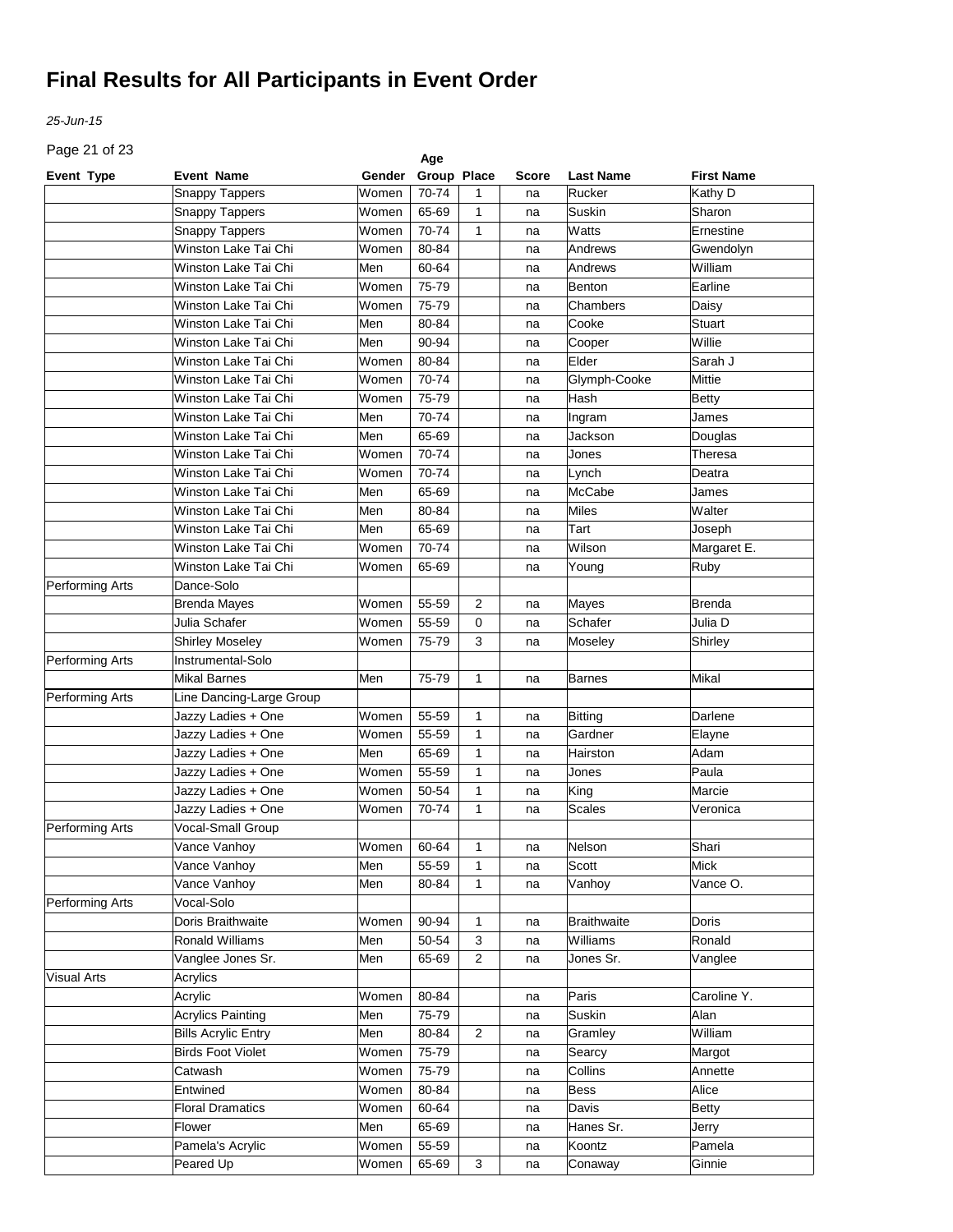*25-Jun-15*

Page 22 of 23

| Page 22 or 23      |                            |        | Age         |                |              |                  |                   |
|--------------------|----------------------------|--------|-------------|----------------|--------------|------------------|-------------------|
| <b>Event Type</b>  | <b>Event Name</b>          | Gender | Group Place |                | <b>Score</b> | <b>Last Name</b> | <b>First Name</b> |
|                    | Pelicans                   | Men    | 70-74       |                | na           | Gibson           | Robert            |
|                    | Penguin On Blue            | Women  | 60-64       |                | na           | Waddell          | Cindy             |
|                    | <b>Three Amigos</b>        | Women  | 75-79       | 1              | na           | Miller           | Margaret          |
| <b>Visual Arts</b> | Drawing                    |        |             |                |              |                  |                   |
|                    | Between A Rock             | Women  | 80-84       | 2              | na           | Willhite         | Charlotte         |
|                    | <b>Bird Watching</b>       | Women  | 70-74       | 1              | na           | Shelton          | Linda             |
|                    | <b>Butterfly Breakfast</b> | Women  | 65-69       |                | na           | Ostberg          | Andrea            |
|                    | Drawing                    | Men    | 80-84       |                | na           | Gramley          | William           |
|                    | Me And My Su-Su            | Women  | 60-64       |                | na           | Little           | Ann               |
|                    | Miss-chief                 | Women  | 75-79       | 4              | na           | Miller           | Margaret          |
|                    | Pamela's Drawing           | Women  | 55-59       |                | na           | Koontz           | Pamela            |
|                    | Robert's Drawing           | Men    | 70-74       | 3              | na           | Klar             | Robert            |
|                    | The Art Of Black And White | Women  | 60-64       |                | na           | Davis            | <b>Betty</b>      |
|                    | <b>Untitled Drawing</b>    | Women  | 55-59       |                | na           | Smith            | Deborah           |
| <b>Visual Arts</b> | <b>Mixed Media</b>         |        |             |                |              |                  |                   |
|                    | A Stolen Moment            | Women  | 60-64       |                | na           | Little           | Ann               |
|                    | <b>Bill's Mixed Media</b>  | Men    | 80-84       | 3              | na           | Gramley          | William           |
|                    | Canton Barn                | Women  | 60-64       |                | na           | Vettor           | <b>Betty</b>      |
|                    | Demure                     | Women  | 60-64       |                | na           | Davis            | <b>Betty</b>      |
|                    | Family Love                | Men    | 65-69       | 4              | na           | Hanes Sr.        | Jerry             |
|                    | <b>Mixed Medias</b>        | Women  | 65-69       |                | na           | George           | Clarice           |
|                    | Pamela's Mixed Media       | Women  | 55-59       | $\overline{2}$ | na           | Koontz           | Pamela            |
|                    | Robert's Mixed Media       | Men    | 70-74       | 4              | na           | Klar             | Robert            |
|                    | Sum Of The Beach           | Women  | 85-89       |                | na           | <b>Brooks</b>    | Sarah             |
|                    | Sunday Morning             | Women  | 75-79       | $\mathbf{1}$   | na           | Miller           | Margaret          |
|                    | The Birds                  | Women  | 75-79       |                | na           | Collins          | Annette           |
|                    | Unnamed                    | Women  | 65-69       |                | na           | Winters          | Ann               |
|                    | Untitled - Mixed Media     | Women  | 55-59       |                | na           | Smith            | Deborah           |
| <b>Visual Arts</b> | Oil                        |        |             |                |              |                  |                   |
|                    | <b>Beach Scene</b>         | Men    | 70-74       | 3              | na           | Gibson           | Robert            |
|                    | <b>Bright Eyes</b>         | Women  | 80-84       | 2              | na           | <b>Bess</b>      | Alice             |
|                    | <b>Frosty Trees</b>        | Women  | 85-89       |                | na           | <b>Brooks</b>    | Sarah             |
|                    | Oil                        | Women  | 80-84       |                | na           | Paris            | Caroline Y.       |
|                    | Oil Picture                | Men    | 80-84       | 4              | na           | Gramley          | William           |
|                    | Oils                       | Women  | 70-74       |                | na           | <b>Hobbs</b>     | Dianne            |
|                    | Siena                      | Women  | $60 - 64$   | $\mathbf{1}$   | na           | Vettor           | <b>Betty</b>      |
|                    | <b>Three Rockers</b>       | Women  | 55-59       |                | na           | Yarbrough        | Mary (Jeanette)   |
|                    | Wilton's Oil               | Men    | 80-84       |                | na           | Mitchell         | Wilton "Bud"      |
| <b>Visual Arts</b> | Pastels                    |        |             |                |              |                  |                   |
|                    | Another Time               | Women  | 80-84       | 3              | na           | Bess             | Alice             |
|                    | <b>Bills Pastels</b>       | Men    | 80-84       | $\overline{c}$ | na           | Gramley          | William           |
|                    | Morning Fog Lifting        | Women  | 80-84       | 1              | na           | Willhite         | Charlotte         |
| <b>Visual Arts</b> | Photography                |        |             |                |              |                  |                   |
|                    | Albert's Photo             | Men    | 65-69       |                | na           | Noda             | Albert            |
|                    | <b>Bubbles</b>             | Women  | 85-89       | 3              | na           | <b>Brooks</b>    | Sarah             |
|                    | <b>Butterfly Kisses</b>    | Women  | 65-69       | $\overline{2}$ | na           | Ruff             | Judith            |
|                    | Faithful                   | Women  | 50-54       |                | na           | Hurdle           | Robin             |
|                    | Jamaica Rose               | Women  | 60-64       |                | na           | Davis            | Betty             |
|                    | <b>Morning Prayers</b>     | Men    | 60-64       |                | na           | Griffin          | Frann             |
|                    | Nature's Best              | Men    | 70-74       | $\mathbf{1}$   | na           | Swanson          | Charles           |
|                    | New Hood Ornament          | Women  | 80-84       |                | na           | <b>Bess</b>      | Alice             |
|                    | Pamela's Photo             | Women  | 55-59       |                | na           | Koontz           | Pamela            |
|                    | Play Play In The Air       | Women  | 55-59       |                | na           | Mayes            | Brenda            |
|                    |                            |        |             |                |              |                  |                   |